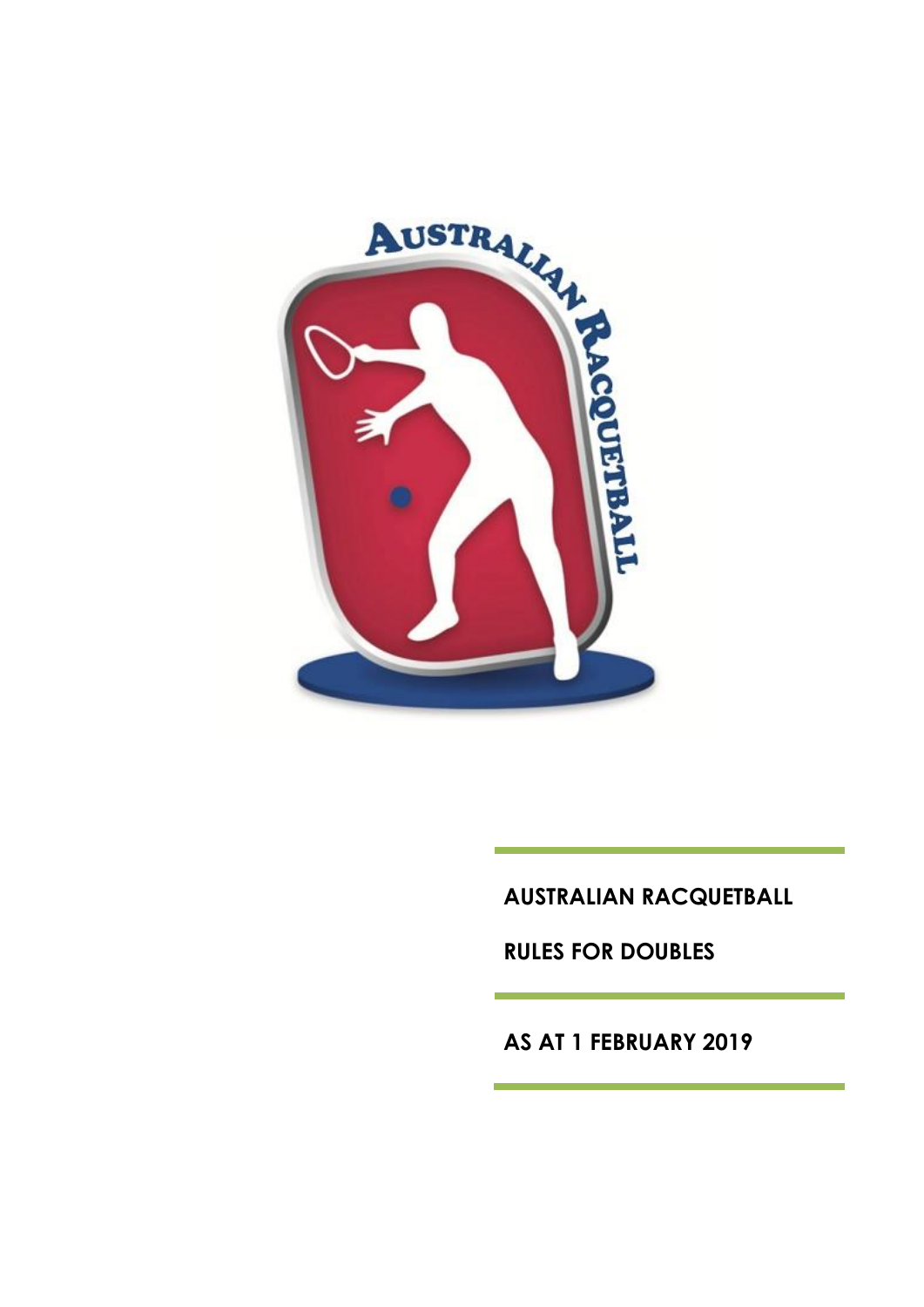## **AUSTRALIAN RACQUETBALL DOUBLES RULES FOR 2019**

The Doubles Rules for 2019 have been reviewed by Australian Racquetball's National Rules Committee, following proposals received from the racquetball community.

#### Rule Changes for Doubles Racquetball

#### Rule 4 The Warm Up

Rule 4.1 to now read  $-$  At the start of the match the team's go on court separately to warm up for a maximum of 2 minutes. After 2 minutes the other team does their warm up on court for 2 minutes.

#### Rule 8 Interference

Rule 8.1.3 - Now to read – the freedom to strike the ball to any part of the front wall, rather than the entire front wall.

#### Rule 8.8 Racquet Swing

A new Rule 8.8.3 - where there has been no actual contact and the swing has been held by the striker for fear of hitting the opponent, the provisions of 8.6 apply.

Rule 8.10 – Now reads: Freedom to strike the ball to any part of the front wall. (Change from entire front wall).

The Rules are followed by a set of Appendices which include Guidelines on Rules Interpretations for players and referees. The Guidelines are to be read in conjunction with the Rules.

I would like to pay special thanks to my fellow members of the Australian Racquetball National Rules Committee, who brought a wealth of knowledge to the review and have greatly assisted in this review of the Rules. I sincerely thank them for their time, ideas, patience and reviews of draft documents.

The National Rules Committee members are:

| Murray Ashcroft (Chair) | <b>New South Wales</b>          |
|-------------------------|---------------------------------|
| Sam Abishara            | South Australia                 |
| David Maher             | Victoria                        |
| Chris Fuhrmeister       | Victoria                        |
| Shane Skidmore          | Victoria                        |
| Paul Vear               | Manager, Australian Racquetball |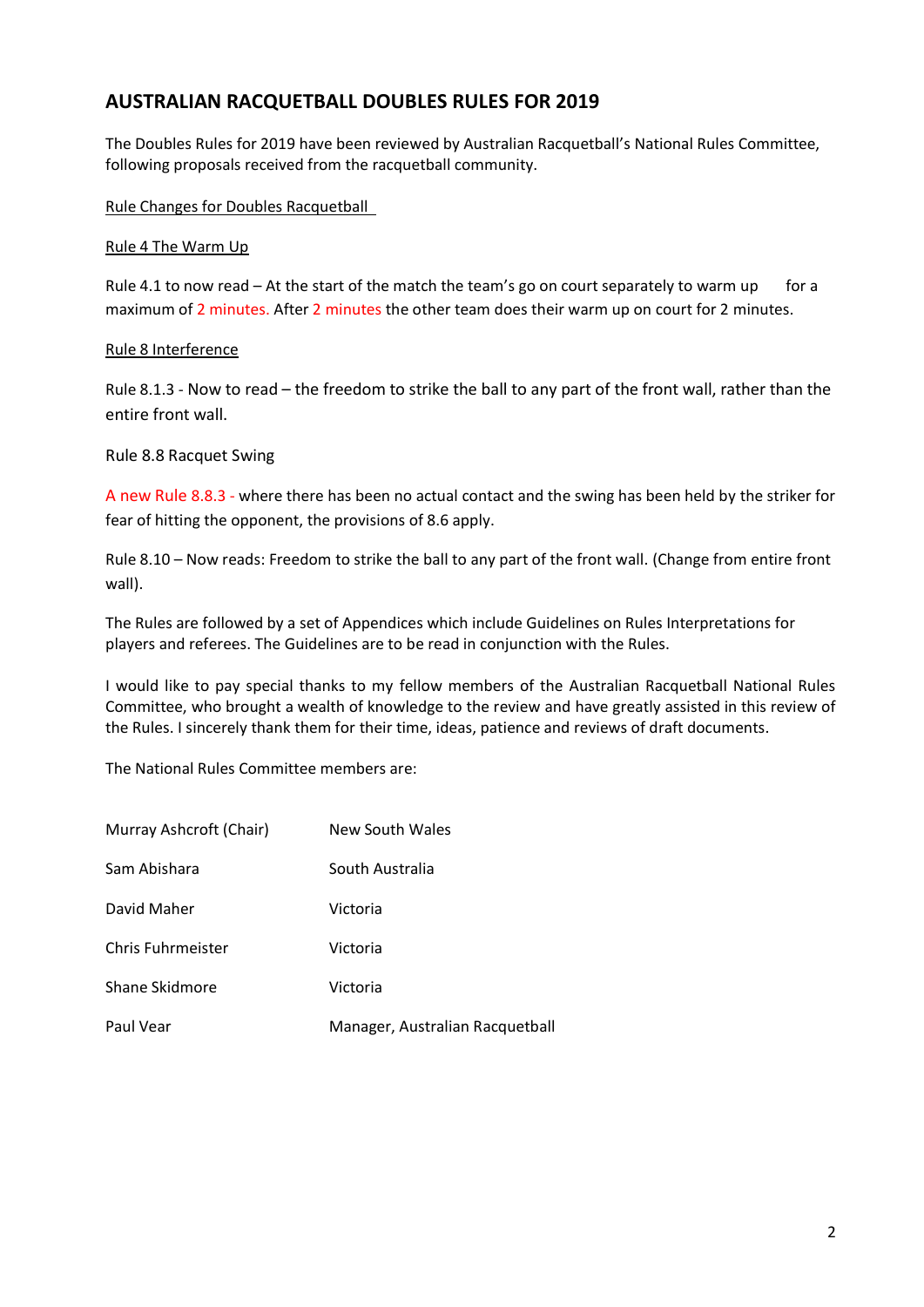# RACQUETBALL -DOUBLES RULES

# **TABLE OF CONTENTS**

| $\mathbf{1}$            |  |
|-------------------------|--|
| $\overline{2}$          |  |
| $\overline{\mathbf{3}}$ |  |
| 4                       |  |
| 5                       |  |
| 6                       |  |
| $\overline{\mathbf{z}}$ |  |
| 8                       |  |
| 9                       |  |
| 10                      |  |
| 11                      |  |
| 12                      |  |
| 13                      |  |
| 14                      |  |
| 15                      |  |

### **APPENDIX**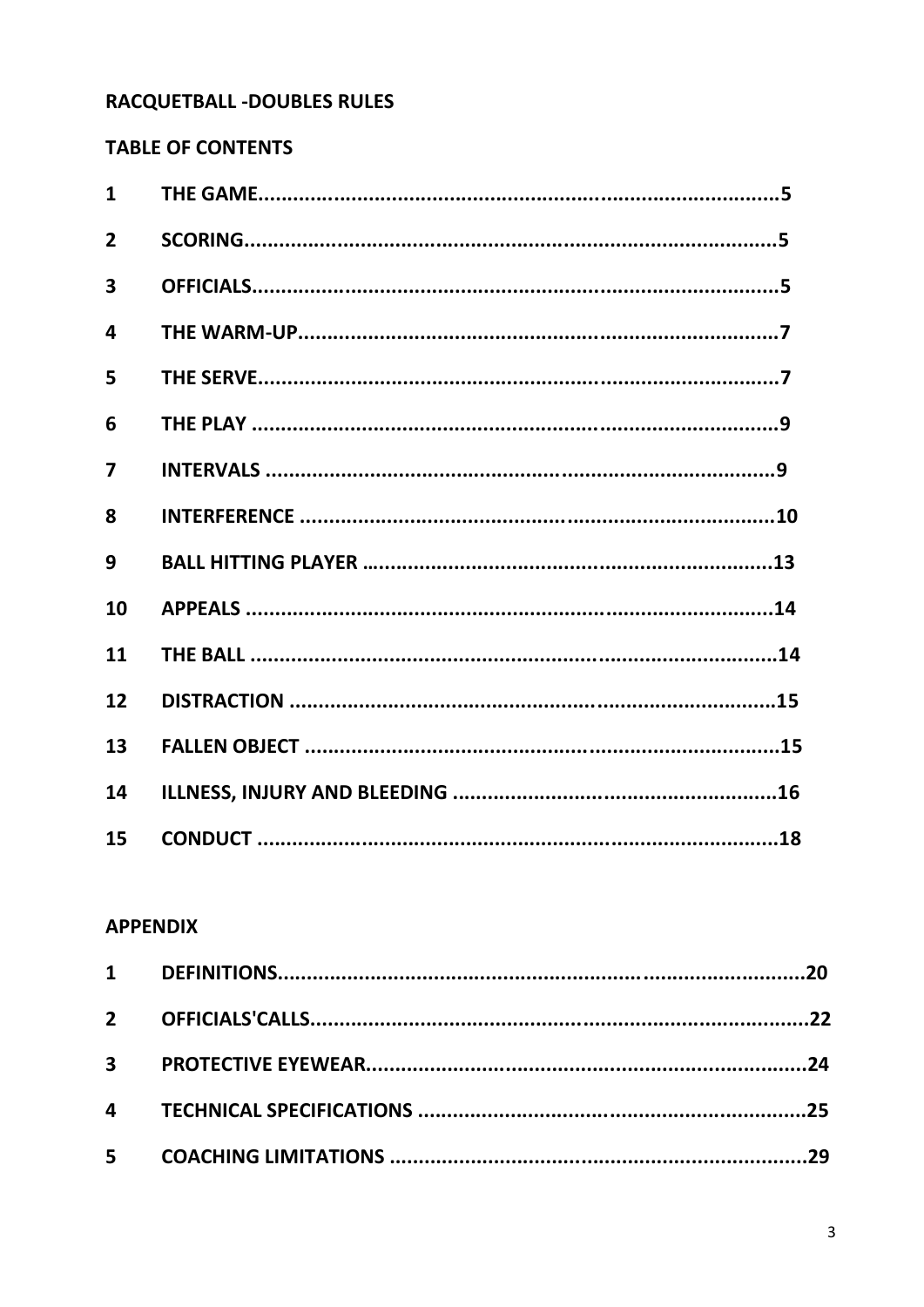## **RACQUETBALL - DOUBLES RULES**

The definition of words in italics may be found in Appendix 1.

## **INTRODUCTION**

Racquetball is played in a confined space. Two principles are essential for orderly play:

**Safety:** Players must always place safety first and not take any action that could endanger the opponent.

**Fair play:** Players must respect the rights of the opponent and play with honesty.

### **1 THE GAME**

- **1.1.** Doubles Racquetball is played in a court between four players in teams of two, each holding a racquet, with a safety strap attached to the racquet and secured around the wrist, to strike the ball. The court, ball and racquet must meet the specifications (see Appendix 4).
- **1.2** Each rally starts with a serve, and the players then return the ball alternatively until the rally ends (see Rule 6: The Play).
- **1.3** Play must be continuous as far as practical.

## **2 SCORING**

- **2.1** The winner of a rally scores 1 point and serves to begin the next rally.
- **2.2** Each game is played to 21 points, except that if the score reaches 20-all, the game continues until one team reaches 22 points. When the combined total of points for the 2 teams in the third game reaches 15 points both teams shall finally change servers.
- **2.3** A match is normally the best of 3 games.
- **2.4** Games and Matches may be altered in format as decided by the Match & Pennant, or Tournament, or Competition Committees, to suit their own particular requirements.

## **3 OFFICIALS**

**3.1** A match should normally be officiated by a Marker and a Referee, both of whom must keep a record of the score and who is serving.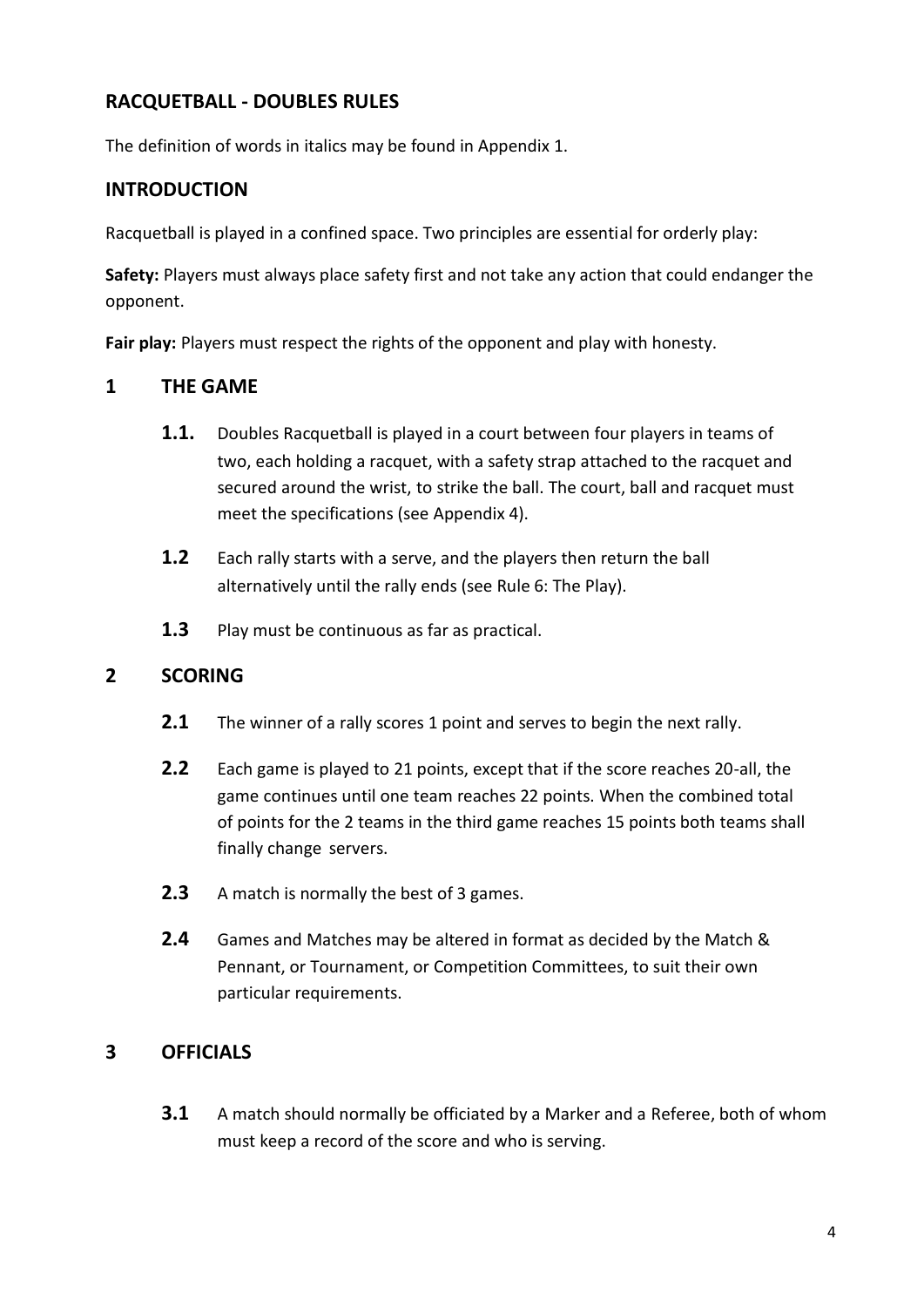- **3.2** If there is only one Official, that Official is both Marker and the referee. A player may *appeal* any call or lack of call made by that Official as the Marker to that same Official as the Referee.
- **3.3** The correct position for the Officials is seated at the centre of the back wall, as close to that wall as possible and just above the out-line.
- **3.4** When addressing players, Officials must use the family name, where possible.

## **3.5 The Marker:**

- 3.5.1 must announce the match, introduce each game, and announce the result of each game and the match (see Appendix 2);
- 3.5.2 must call *"fault", "down", "out", "not up"* or *"stop",* as appropriate;
- 3.5.3 must make no call, if unsure about a serve or return;
- 3.5.4 must call the score without delay at the end of a rally, with the server's score first, preceded by *"hand out"* when there is a change of server;
- 3.5.5 must repeat the Referee's decision after a player's request for a let, and then call the score;
- 3.5.6 must wait for the Referee's decision after a player's *appeal* against a Marker's call or lack of a call, and then call the score;
- 3.5.7 must call "Game Ball" when a team needs 1 point to win a game, "Match Ball" when a player needs 1 point to win the Match.

# **3.6 The Referee**

- 3.6.1 must postpone the match if the court is not satisfactory for play; or suspend play if the match is already in progress, and when the match resumes later, allow the score to stand;
- 3.6.2 must allow a let if through no fault of either team a change of court conditions affect a rally;
- 3.6.3 may award the match to a player whose opponents are not on court ready to play within the time stated in the competition rules;
- 3.6.4 must rule on all matters, including all requests for a let and all *appeals* against a Marker's call or lack of call;
- 3.6.5 must rule immediately if disagreeing with the Marker's call or lack of call, stopping play immediately;
- 3.6.6 must correct the score immediately if the Marker announces the score incorrectly, stopping play if necessary;
- 3.6.7 must enforce all the Rules relating to time, announcing "15 seconds", "Half Time" and "Time", as appropriate; **Note:** It is the team's responsibility to be close enough to hear these announcements.
- 3.6.8 must make the appropriate decision if the ball hits any player (see Rule 9: Ball Hitting A Player);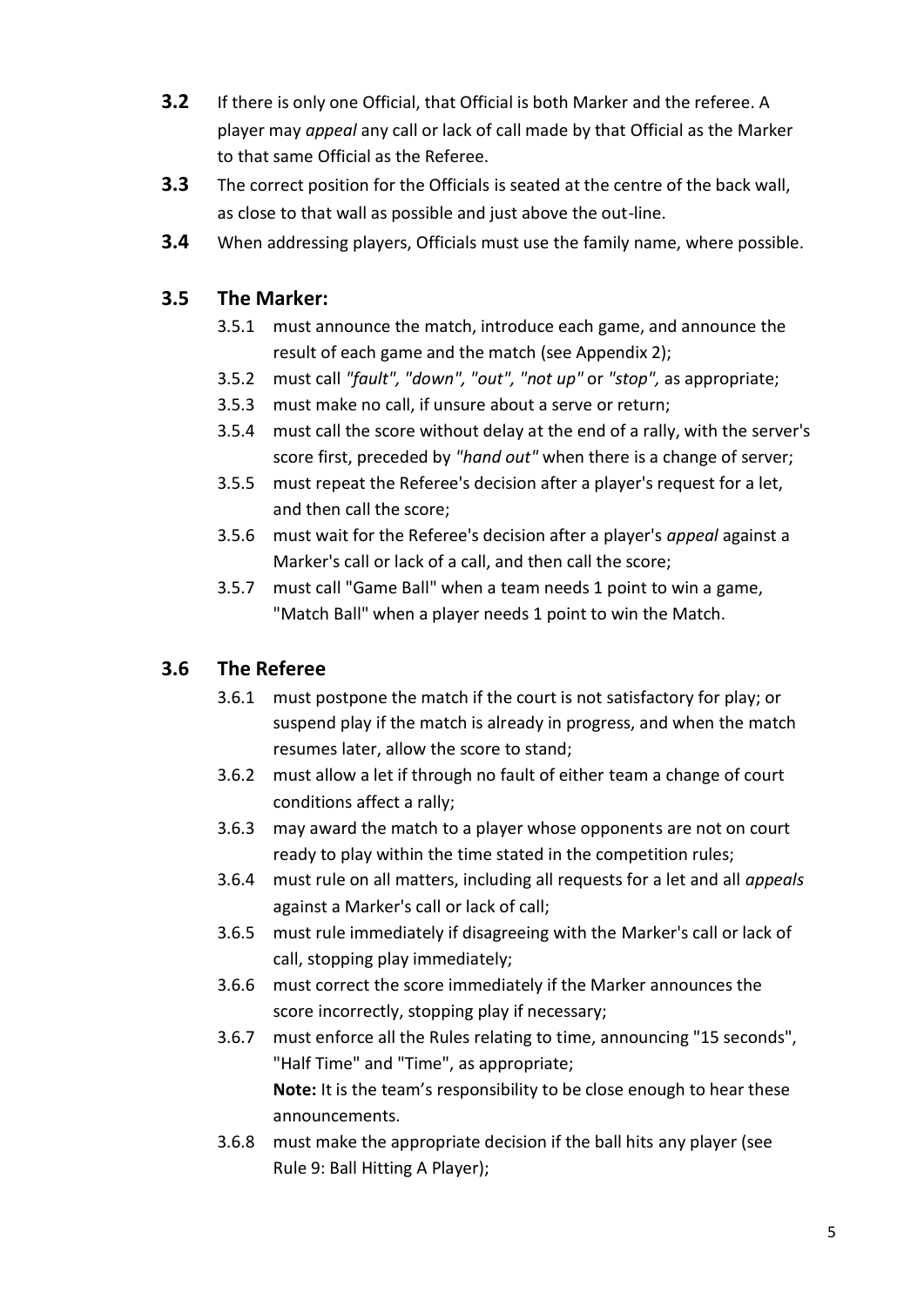- 3.6.9 may allow a let if unable to decide an *appeal* against a Marker's call or lack of call;
- 3.6.10 must ask the player for clarification if uncertain about the reason for a request for a let or an *appeal*;
- 3.6.11 may give an explanation for a decision;
- 3.6.12 must announce all decisions in a voice loud enough to be heard by the players, the Marker and the spectators;
- 3.6.13 must apply Rule 15 (Conduct) if a player's conduct is unacceptable;
- 3.6.14 must suspend play if the behaviour of any person, other than a player, is disruptive or offensive, until the behaviour has ceased, or until the offending person has left the court area.

## **4 THE WARM-UP**

- **4.1** At the start of a match the team's go on court separately to warm up the ball for a maximum of 2 minutes. After 2 minutes the other team does their warm up on court for 2 minutes.
- **4.2** The team who wins the spin of the racquet decides which team warms up first.

## **5 THE SERVE**

- **5.1** 5.1.1 The team who wins the spin of the racquet serves first.
	- 5.1.2 Choice of server; at the beginning of the first game, the serving team shall decide which of them is to serve, thereafter alternating with their partner at the beginning of each game. When the combined total of points for the two teams in the third game reaches 15 points both teams shall change servers. At the commencement of service the server shall elect to serve either to receiving zone C or D, which includes their respective zones B. Thereafter the server shall serve alternately to zones D or C in succession whilst that team holds service.
	- 5.1.3 Server's Position; The server shall stand with both feet entirely in front of the "service line" (zone A).
	- 5.1.4 Server's Partner's Position; the server's partner shall stand with both feet entirely within the "box" (zone B), on the opposite side to the receiver, until the server strikes the ball.
	- 5.1.5 Receivers' Positions;

It is the responsibility of the receivers to nominate who shall receive from ZONE C and who shall receive from ZONE D prior to the server nominating to which zone he/she shall serve. The receivers must continue to receive service from their selected zones whilst the serving team is the server in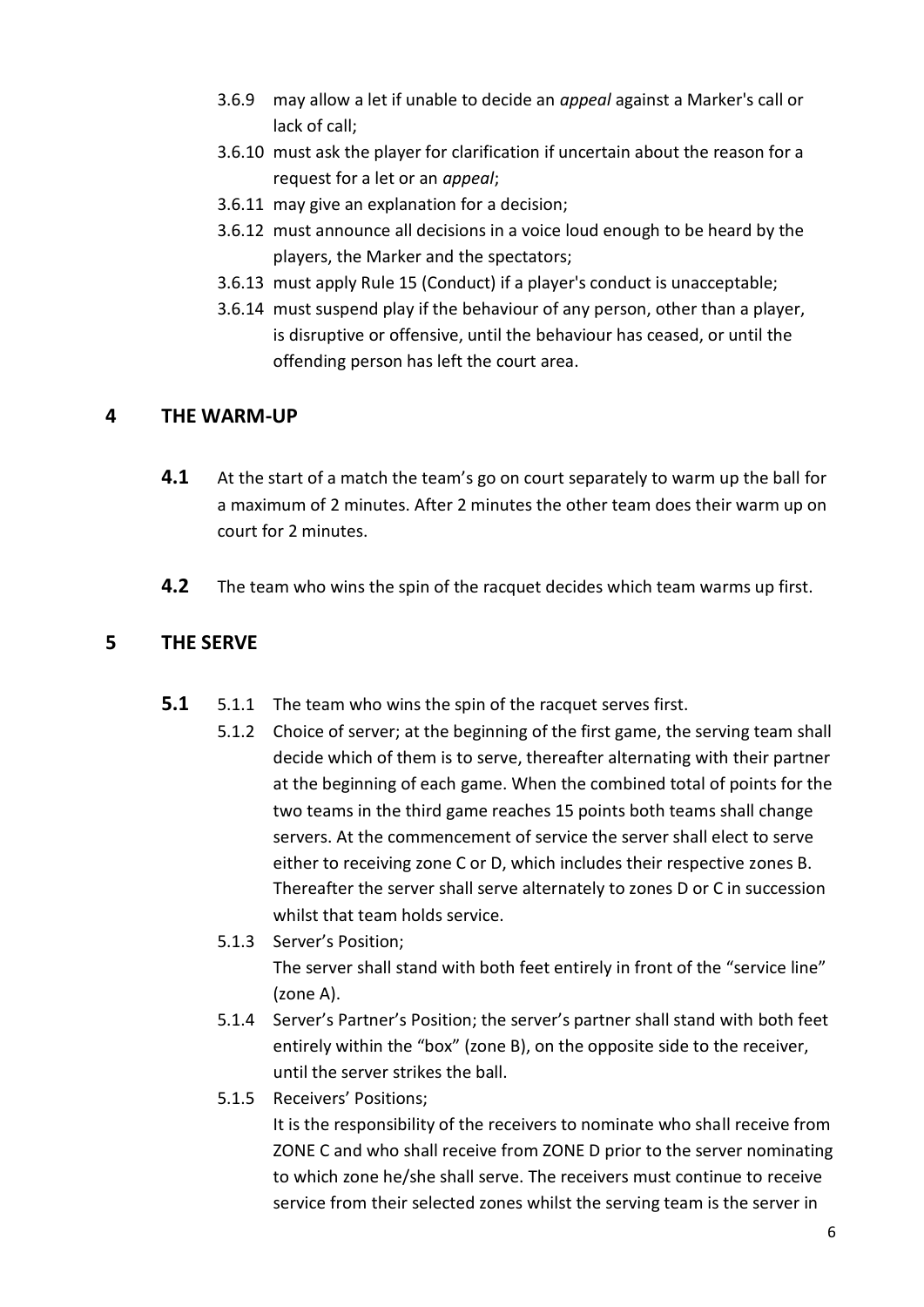an unbroken succession (i.e. until there is a change of service). When service is broken, the receivers may elect to change zones.

5.1.6 Only the intended receiver may return service**.**

**NOTE:** *The receiver and the receiver's partner may stand anywhere behind the "service line", except in the server's partner's zone B, (provided that their position does not infringe Rule 8 - Interference), until the ball has been struck by the server.*

## **5.2 THE COURT AND ITS ZONES:**



- **5.2** If a rally ends in a let, the server must serve again.
- **5.3** After the Marker has called the score, all players must resume play without unnecessary delay. However, the server must not serve before the receiver is ready.
- **5.4** A serve is good, if:
	- 5.4.1 The ball shall be bounced once only on the floor in front of the "service line" and struck with an underarm action. It shall be served directly onto the front wall above the "tin" so that on its return, unless volleyed, it reaches the floor behind the "service line", into the designated zone, either with or without touching the side wall and before touching the back wall, including the junction of the back wall and the floor ("the nick").

Should a player, having dropped the ball, make no attempt to strike it, it may be dropped again for that service.

**NOTE:** *A player with the use of only one arm may utilize the racquet to drop the ball before striking it.*

- 5.4.2 At the time of striking the ball the server has both feet entirely in front of the "service line".
- 5.4.3 If the server serves a fault they shall serve again. If the repeated serve is again a fault the server loses the point. The receiver cannot play a fault.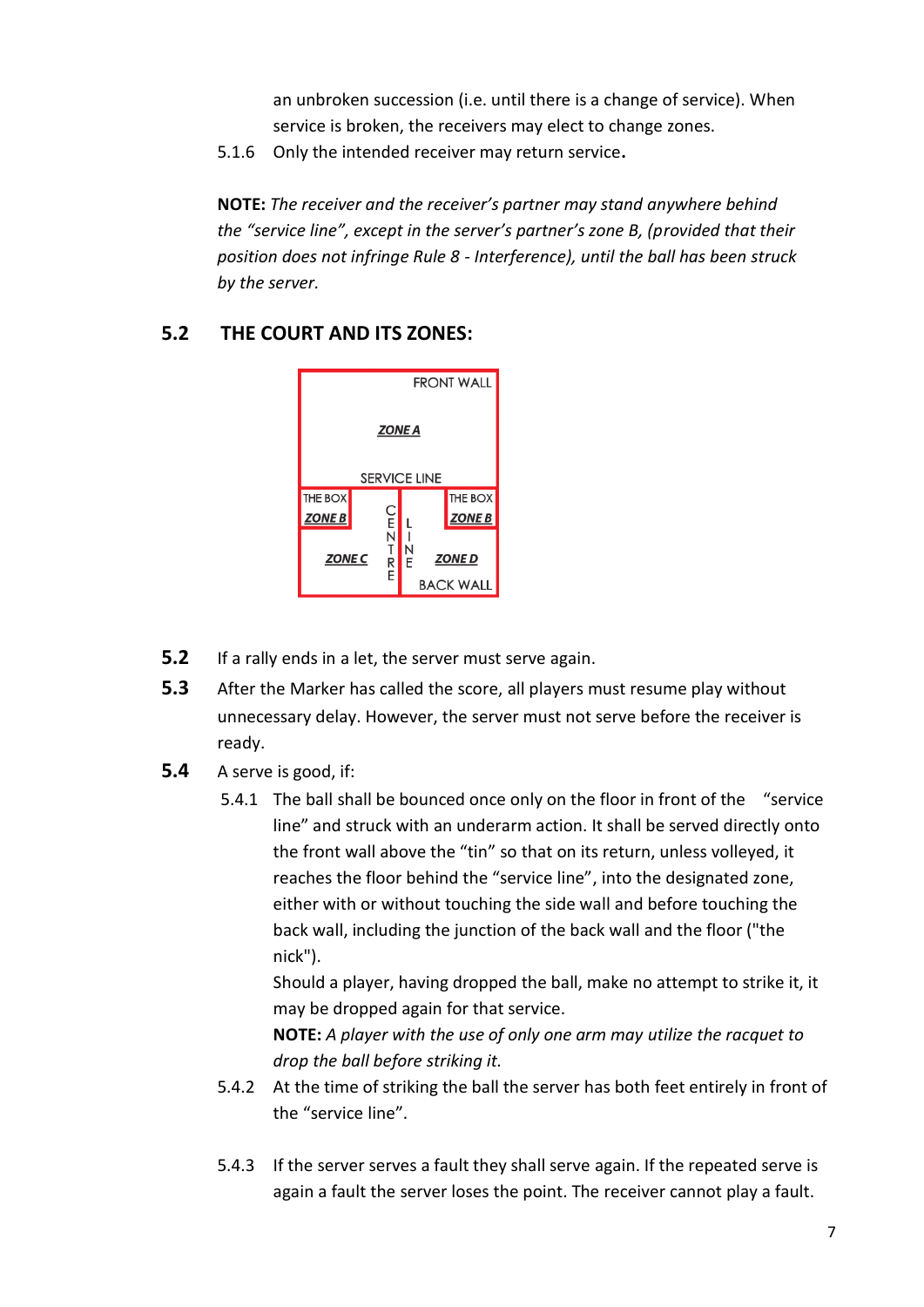- 5.4.4 The server must not serve until the score has been called by the Marker, who must do so without delay. In such an event, the Referee must stop play and instruct the server to wait until the score has been called.
- 5.4.5 The receiving team loses the point if the receiver's partner returns the ball.

# **5.5 SERVICE IS A FAULT**

- 5.5.1 If the server serves to the incorrect receiving zone.
- 5.5.2 If, at the time of the server striking the ball, both of the server's partner's feet are not entirely within the appropriate zone B "box", called a "foot fault".
- 5.5.3 If the server's partner serves the ball.
- 5.5.4 "Three wall serve". If the ball, before being struck by the receiver, touches both side walls on the full.

## **6 THE PLAY**

- **6.1** If the serve is good, play continues as long as each return is good. or until a player requests a let or makes an *appeal*, or one of the Officials makes a call, or the ball hits either player or their clothing or the nonstriker's racquet.
- **6.2** A return is good if the ball:
	- 6.2.1 is struck *correctly* before it has bounced twice on the floor; and
	- 6.2.2 without hitting either player, or their clothing or racquet, hits the front wall, either directly or after hitting any other wall(s), above the tin and below the out-line, without having first bounced on the floor; and
	- 6.2.3 rebounds from the front wall without touching the tin; and
	- 6.2.4 is not *out.*
- **6.3** The following shots are not permitted in Doubles:-
	- 6.3.1 Striking the ball between the striker's legs, or;
	- 6.3.2 Striking the ball behind the striker's back, or;
	- 6.3.3 Three wall service or return.
	- 6.3.4 Turning as per Rule 8.13

## **7 INTERVALS**

- **7.1** A maximum of 90 seconds is permitted between the end of the warm-up and the start of play, and between each game.
- **7.2** Teams must be ready to resume play at the end of any interval, but play may resume earlier if both teams agree.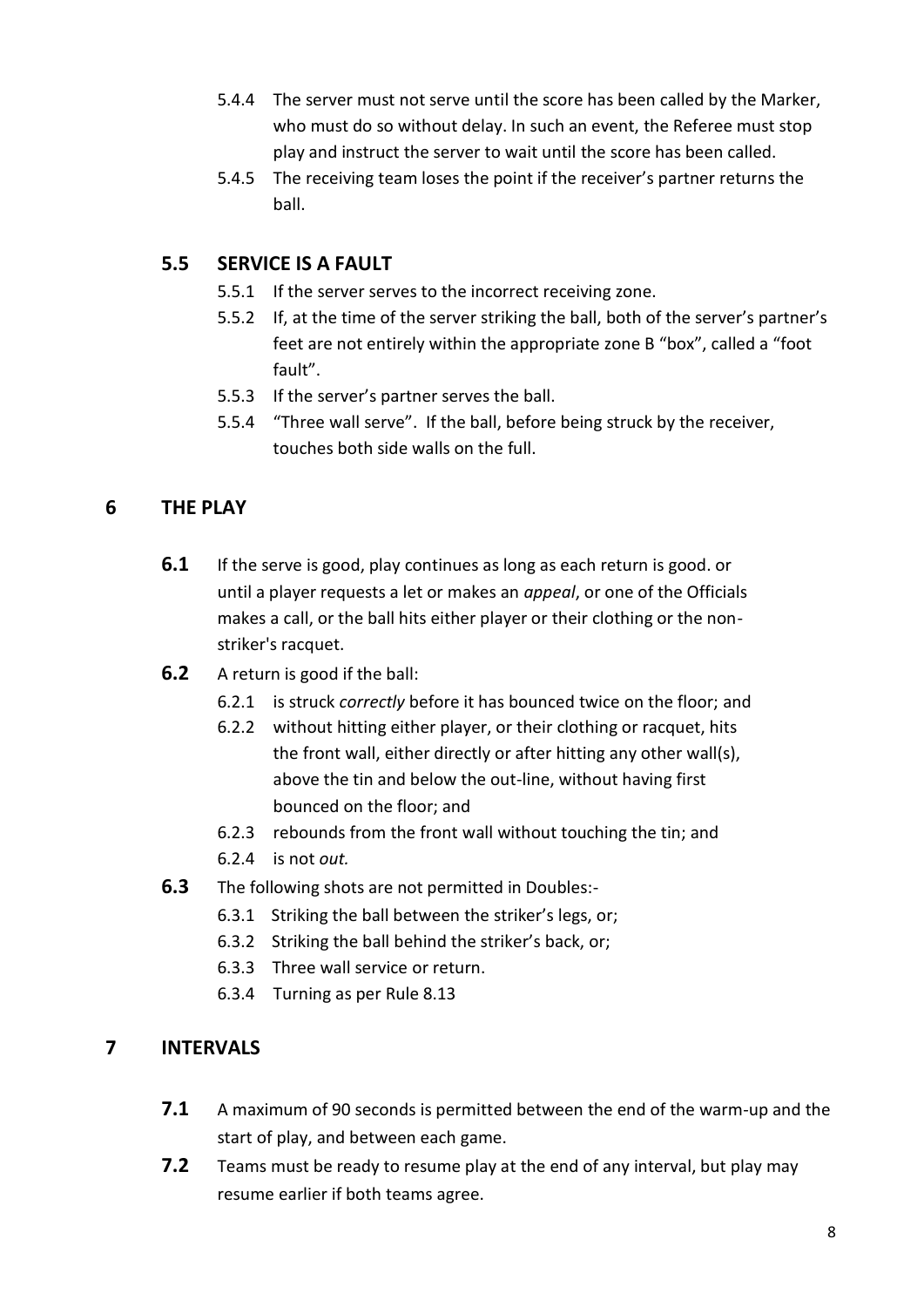- **7.3** A maximum of 90 seconds is permitted to change damaged equipment. This includes glasses, protective eye-wear or a dislodged contact lens. The player must complete the change as quickly as possible, or Rule 15 (Conduct) must be applied.
- **7.4** Intervals in the case of injury or bleeding are specified in Rule 14 (Injury).
- **7.5** During any interval any player may strike the ball.

### **8 INTERFERENCE**

- **8.1** The players whose turn it is to play the ball are entitled to freedom from interference by the opponents. After the striker has completed a reasonable follow-through, both players on the striker's team must make an effort to clear, so that when the ball rebounds from the front wall both opponents have:
	- 8.1.1. unobstructed direct access to the ball; and
	- 8.1.2. the space to make a reasonable swing at the ball; and
	- 8.1.3. the freedom to strike the ball to any part of the front wall.
- **8.2.** Interference occurs when any player does not provide their opponents with all of these requirements.
	- 8.2.1. A striker who believes that interference has occurred may stop and request a let, preferably by saying "Let, please." That request must be made without undue delay.
	- 8.2.2. Only the player(s) who encountered interference and whose teams turn it is to play the ball may appeal, except that if both players were attempting to play the ball then both may appeal.

#### **Notes:**

- Before accepting any form of request the Referee must be satisfied that a player is actually requesting a let.
- A request for a let includes a request for a stroke.
- Normally, only a striker may request a let for interference. However, if a nonstriker requests a let for lack of access before the ball has reached the front wall, that request may be considered, even though that player is not yet a striker.
- **8.3.** The Referee, if uncertain about the reason for a request, must ask the player for an explanation.
- **8.4.** The Referee may allow a let or award a stroke without a request having been made, stopping play if necessary, especially for reasons of safety.
- **8.5.** If the striker strikes the ball and an opponent then requests a let, but then the ball goes down or out, the opponent's team wins the rally.

### **8.6. General**

The following provisions apply to all forms of interference: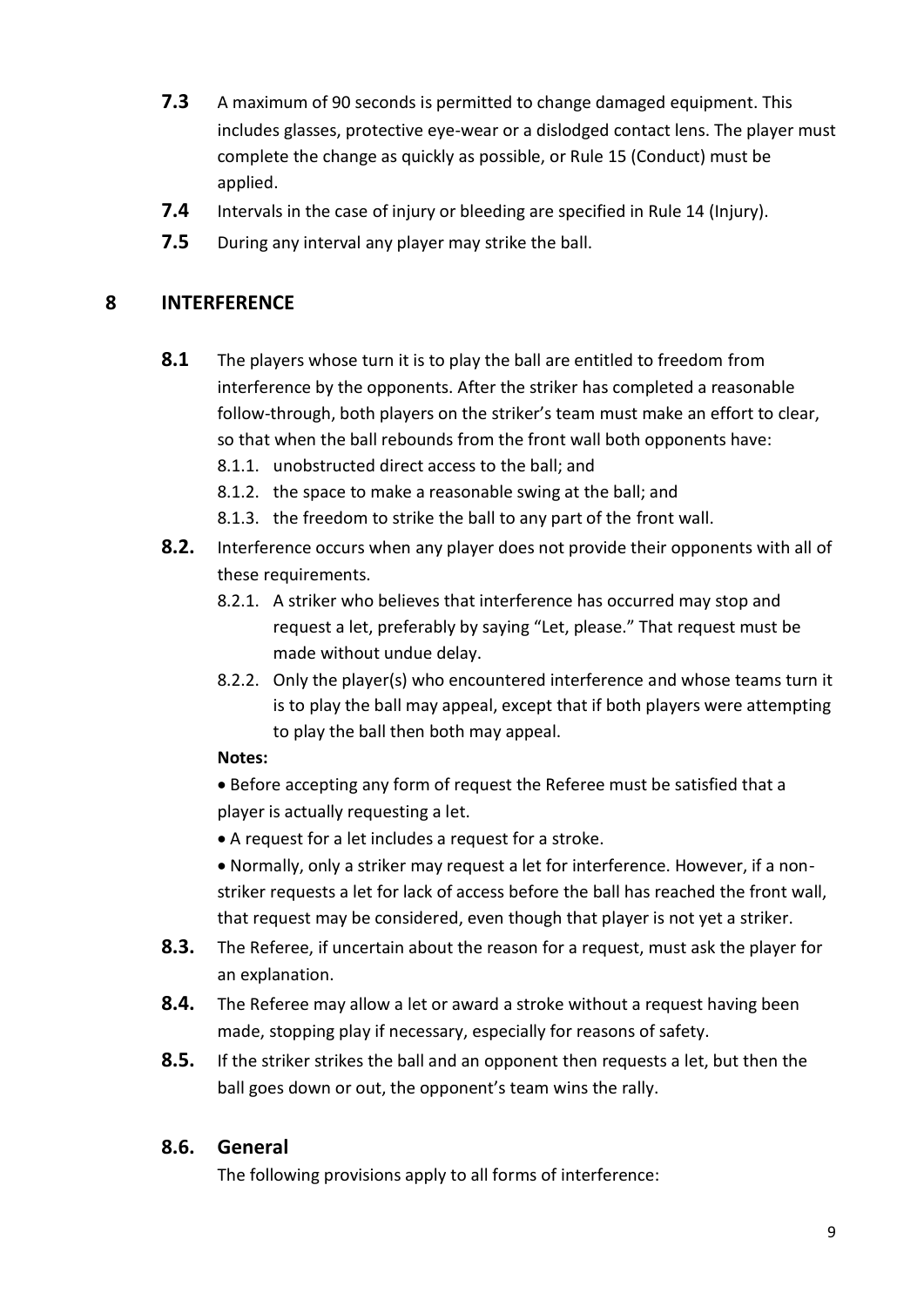- 8.6.1. if there was neither interference nor reasonable fear of injury, no let is allowed;
- 8.6.2. if there was interference but neither striker would have been able to make a good return, no let is allowed;
- 8.6.3. if the striker(s) continued play beyond the interference and then requested a let, no let is allowed;
- 8.6.4. if same-team obstruction occurred, in that the partners themselves solely caused the interference, no let is allowed;
- 8.6.5. if there was interference, but it did not prevent the striker(s) from getting to the ball to make a good return, this is minimal interference and no let is allowed;
- 8.6.6. if the striker(s) would have been able to make a good return but the opponents were not making any effort to avoid the interference, a stroke is awarded to the strikers' team;
- 8.6.7. if there was interference that the opponents were making some effort to avoid and the striker(s) would have been able to make a good return, a let is allowed, unless Rule 8.10 applies;
- 8.6.8. if there was interference and the striker(s) would have made a winning return, a stroke is awarded to the striker's team;
- 8.6.9. if both partners of the striking team request a let and the Referee's decision would be different for the two requests, the decision giving the greater reward to the striking team stands, e.g. if the Referee's decisions would be stroke for one request and let for the other, the Referee must award a stroke; if the Referee's decisions would be Let for one request and No Let for the other, the Referee must allow a Let. In addition to Rule 8.6, the following provisions apply to specific situations.

## **8.7. Direct Access**

If one of the strikers requests a let for lack of direct access to the ball, then:

- 8.7.1. if there was interference but neither striker made every effort to get to and play the ball, no let is allowed;
- Note: Every effort to get to and play the ball should not include contact with an opponent. If any contact that could have been avoided is made, Rule 15 (Conduct) must be applied.
- 8.7.2. if the striker(s) had direct access but instead took an indirect path to the ball and then requested a let for interference, no let is allowed, unless Rule 8.7.3 applies;
- 8.7.3. if a striker was wrong-footed, but showed the ability to recover and make a good return, and then encountered interference, a let is allowed.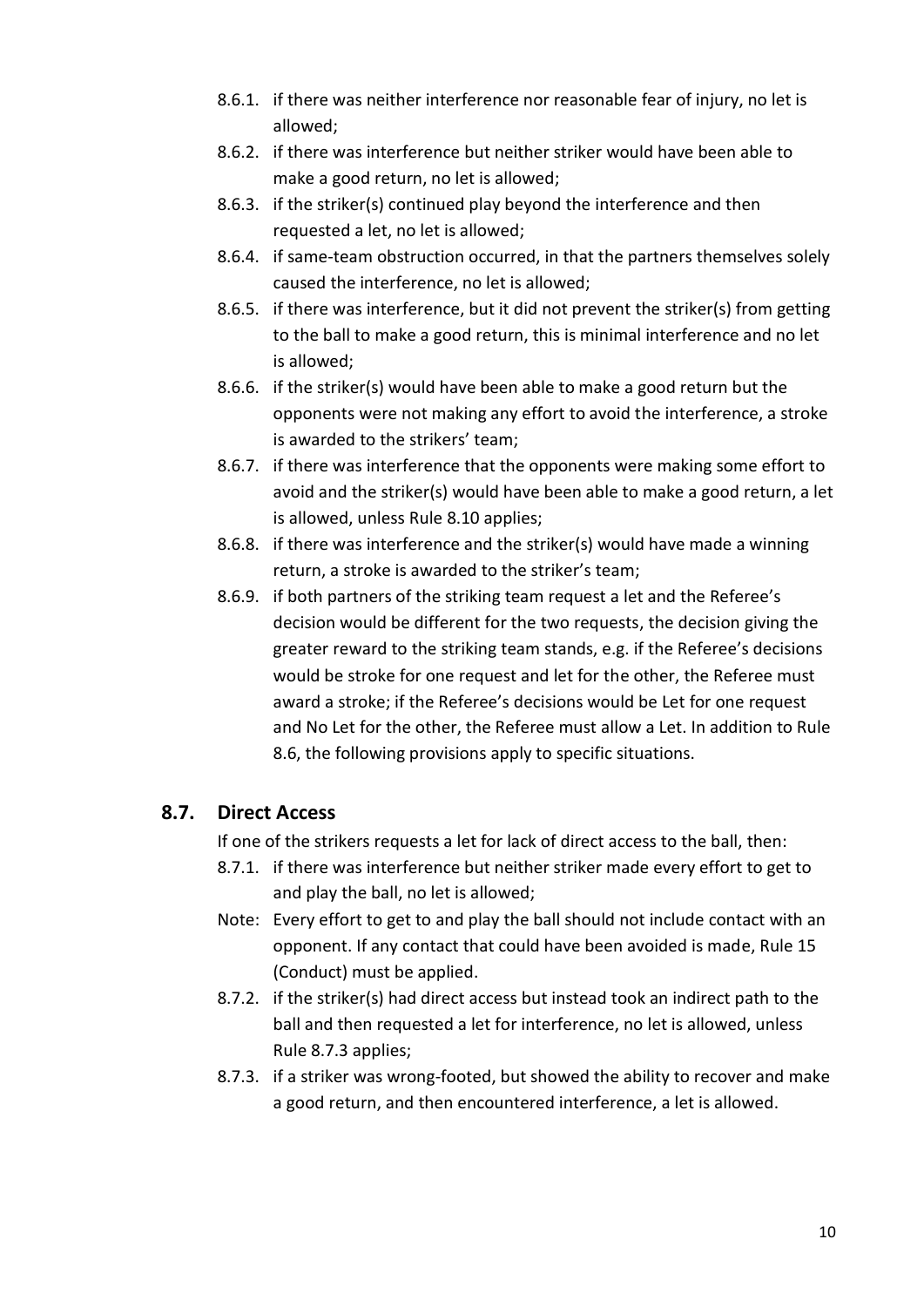## **8.8. Racket Swing**

A reasonable swing comprises a reasonable backswing, a strike at the ball and a reasonable follow-through. A striker's backswing and follow-through are reasonable as long as they do not extend more than is necessary. If the striker requests a let for interference to the swing, then:

- 8.8.1. if the opponent was making some effort to avoid the interference a let is allowed;
- 8.8.2. if the opponent was making no effort to avoid the interference, a stroke is awarded to the striker's team.
- 8.8.3 where there has been no actual contact and the swing has been held by the striker for fear of hitting the opponent, the provisions of 8.6 apply.

## **8.9. Excessive Swing**

- 8.9.1. If either striker caused the interference by using an excessive swing, no let is allowed.
- 8.9.2. If there was interference but the striker exaggerated the swing in attempting to earn a stroke, a let is allowed.
- 8.9.3. A striker's excessive swing can contribute to interference for an opponent when it becomes the latter's turn to play the ball, in which case the opponent may request a let.

# **8.10. Freedom to strike the ball to any part of the front wall**

If a striker refrains from striking the ball because of front-wall interference, and requests a let, then:

- 8.10.1. If the previous striker has hit the ball too close to himself/herself and has not made a reasonable effort to avoid the interference, a stroke is awarded to the striker's team;
- 8.10.2. If the previous striker has hit the ball too close to his/her partner and the partner has made no effort to avoid the interference, a stroke is awarded to the striker's team;
- 8.10.3. If the previous striker and his/her partner have made the required amount of effort to avoid the interference, a let is allowed;
- 8.10.4. If the ball would first have hit a non-striker and then a side wall before reaching the front wall, a let is allowed; or
- 8.10.5. If the ball would first have hit a side-wall and then a non-striker before reaching the front wall, a let is allowed.

# **8.12 Further Attempt**

If the striker requests a let for interference while making a further attempt to strike the ball, and could have made a good return, then:

8.12.1 if the non-striker had no time to avoid the interference, a let is allowed.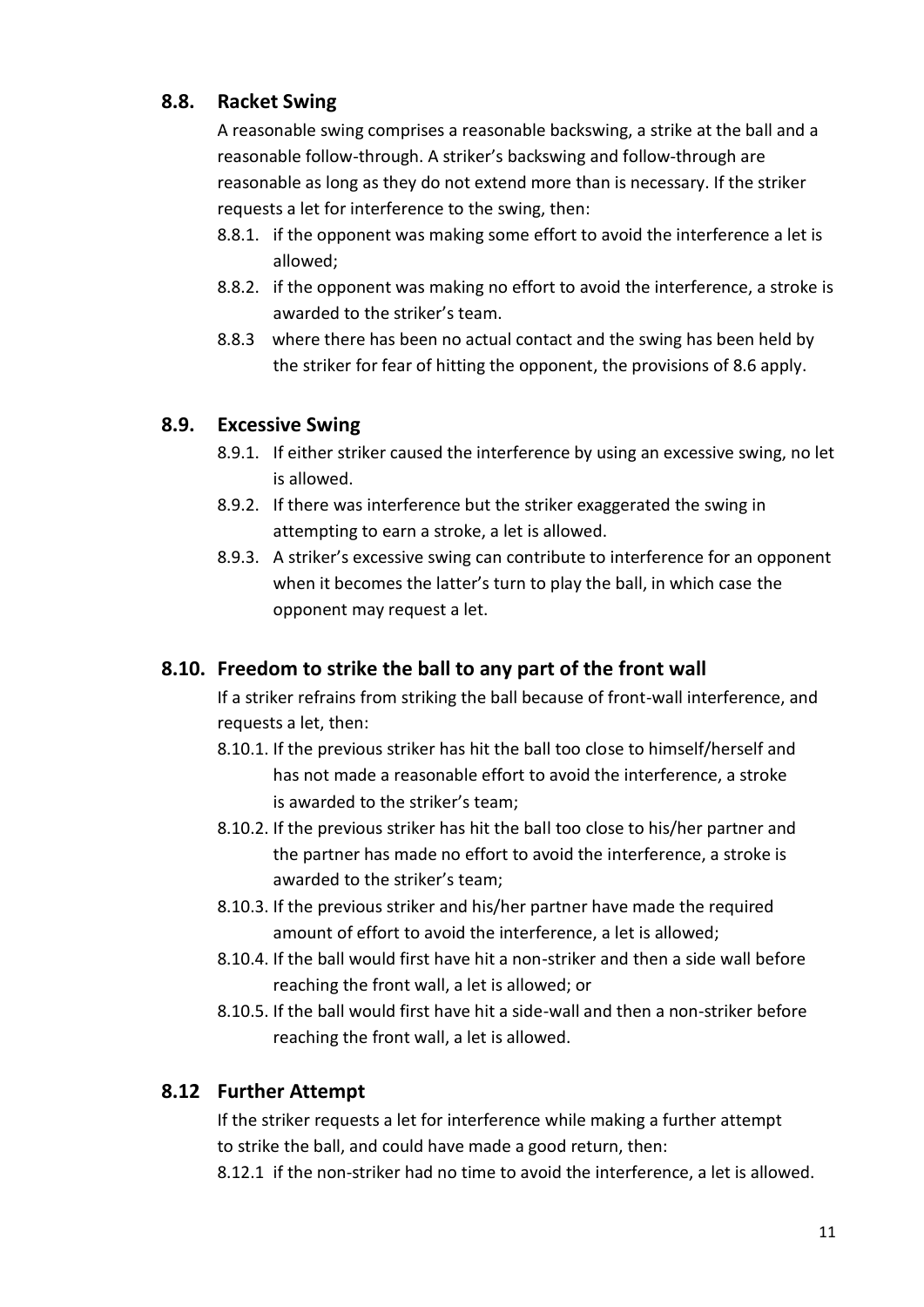### **8.13 Turning**

Turning is the action of the player who strikes, or is in a position to strike the ball to the right of the body after the ball has passed behind it to the left or vice versa. The player follows the ball around by rotating the body to strike the ball.

## **8.14 Virtual Turning**

This is permitted in doubles in that the player allows the ball to pass from one side of the body to the other side but without rotating the body to follow the ball.

Should a player Virtual Turn and hit an opponent then the striker loses the point irrespective if the ball was heading directly to the front wall or not. The only exception would be if a non-striker deliberately intercepts the ball. In this case the point is awarded to the striker. If any danger a striker should refrain from hitting the ball and request a let. If the return would have been good then a Let should be allowed.

# **9 BALL HITTING A PLAYER**

- **9.1** If the ball, on its way **to the front wall**, hits a non-striker or a non-striker's racket or clothing, play must stop; then:
	- 9.1.1 if the return would not have been good, the non-striker wins the rally;
	- 9.1.2 if the return was going directly to the front wall, and if the striker was making a first *attempt* without having *turned*, a stroke is awarded to the striker;
	- 9.1.3 if the ball had hit or would have hit any other wall before the front wall and the striker had not *turned*, a let is allowed, unless the return would have been a *winning return*, in which case a stroke is awarded to the striker;
	- 9.1.4 if the striker had not *turned* but was making a *further attempt*, a let is allowed;
- **9.2** If the ball on its return **from the front wall**, hits a player before bouncing twice on the floor, play must stop; then:
	- 9.2.1 if the ball hits a **non-striker**, or a non-striker's racket, before the striker has made an *attempt* to strike the ball and no interference has occurred, the striker wins the rally, unless the striker's position has caused the non-striker to be hit, in which case a let is allowed.
	- 9.2.2 if the ball hits a non-striker, or a non-striker's racket, after the striker has made one or more attempts to strike the ball, a let is allowed, providing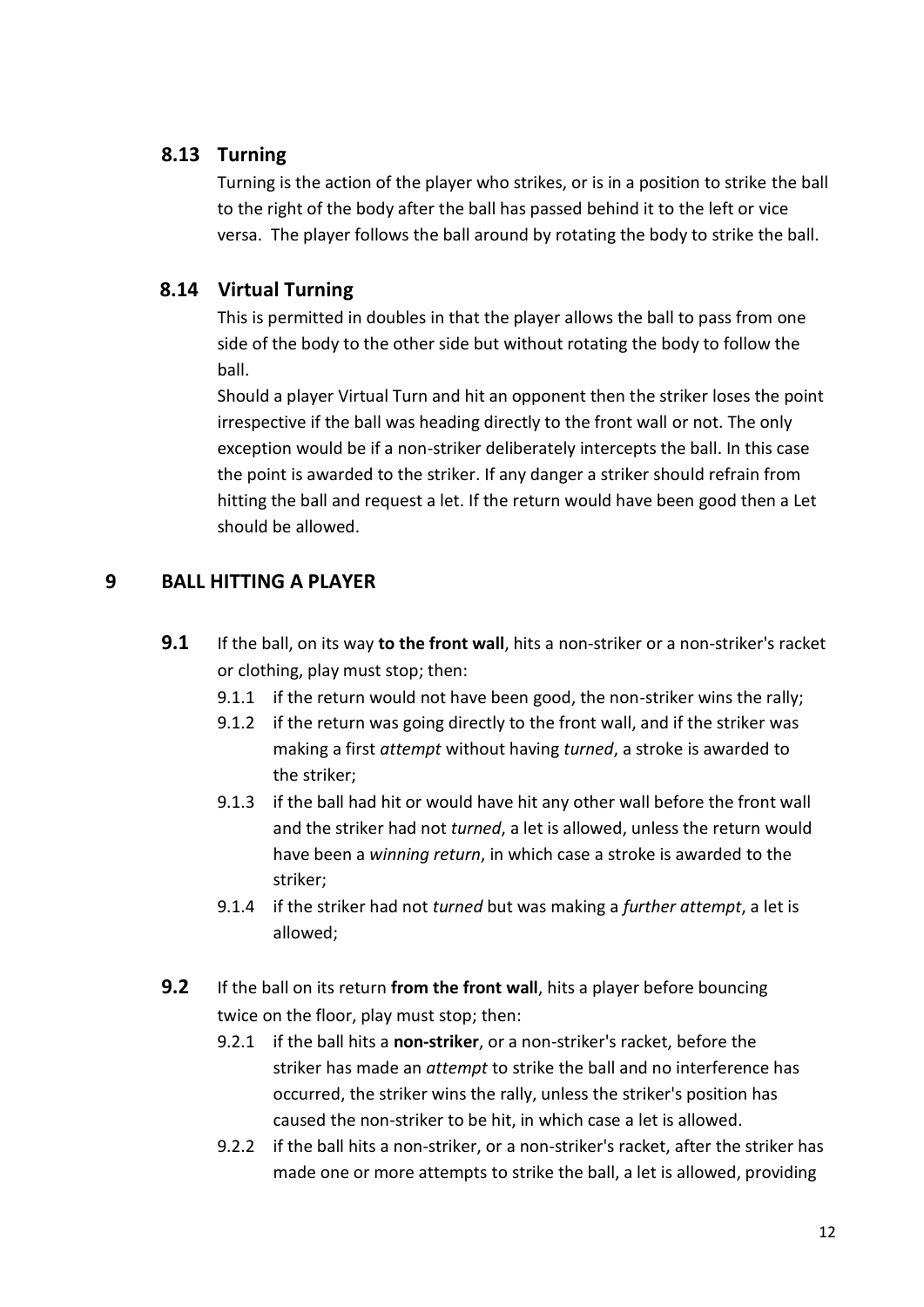the striker could have made a good return. Otherwise, the non-striker wins the rally.

- 9.2.3 if the ball hits **the striker** and there is no interference, the non-striker wins the rally. If interference has occurred, Rule 8 (Interference) applies.
- **9.3** If the striker hits a non-striker with the ball, the Referee must consider if the action was dangerous and rule accordingly.

### **10 APPEALS**

- **10.1** Either player may stop play during the rally and appeal against any lack of call by the Marker by saying "Appeal, please."
- **10.2** The loser of a rally may appeal against any call or lack of a call by the Marker by saying "Appeal, please."
- **10.3** if the referee is uncertain which return is being appealed, the Referee must ask for clarification. If there is more than one appeal, the Referee must consider each one.
- **10.4** After the ball has been served, no player may appeal anything that occurred before that serve, with the exception of a broken ball.
- **10.5** At the end of a game any appeal regarding the last rally must be immediate.
- **10.6** In response to an appeal against a Marker's call or lack of call the Referee must:
	- 10.6.1 if the Marker's call or lack of call was correct, allow the result of the rally to stand; or
	- 10.6.2 if the Marker's call was incorrect, allow a let, unless the Marker's call interrupted a *winning return* by any player, in which case award the rally to that player; or
	- 10.6.3 if the Marker made no call on a second serve or return that was not good, award the rally to the other team; or
	- 10.6.4 if the Referee was uncertain whether the serve was good, allow a let; or
	- 10.6.5 if the Referee was uncertain whether the return was good, allow a let, unless the Marker's call interrupted a *winning return* by the other team, in which case award the rally to that team.
- **10.7** In all cases the Referee's decision is final.

### **11 THE BALL**

- **11.1** If the ball breaks during a rally, a let is allowed for that rally.
- **11.2** If a team stops play to *appeal* that the ball is broken, and it is found that the ball is not broken, that team loses the rally.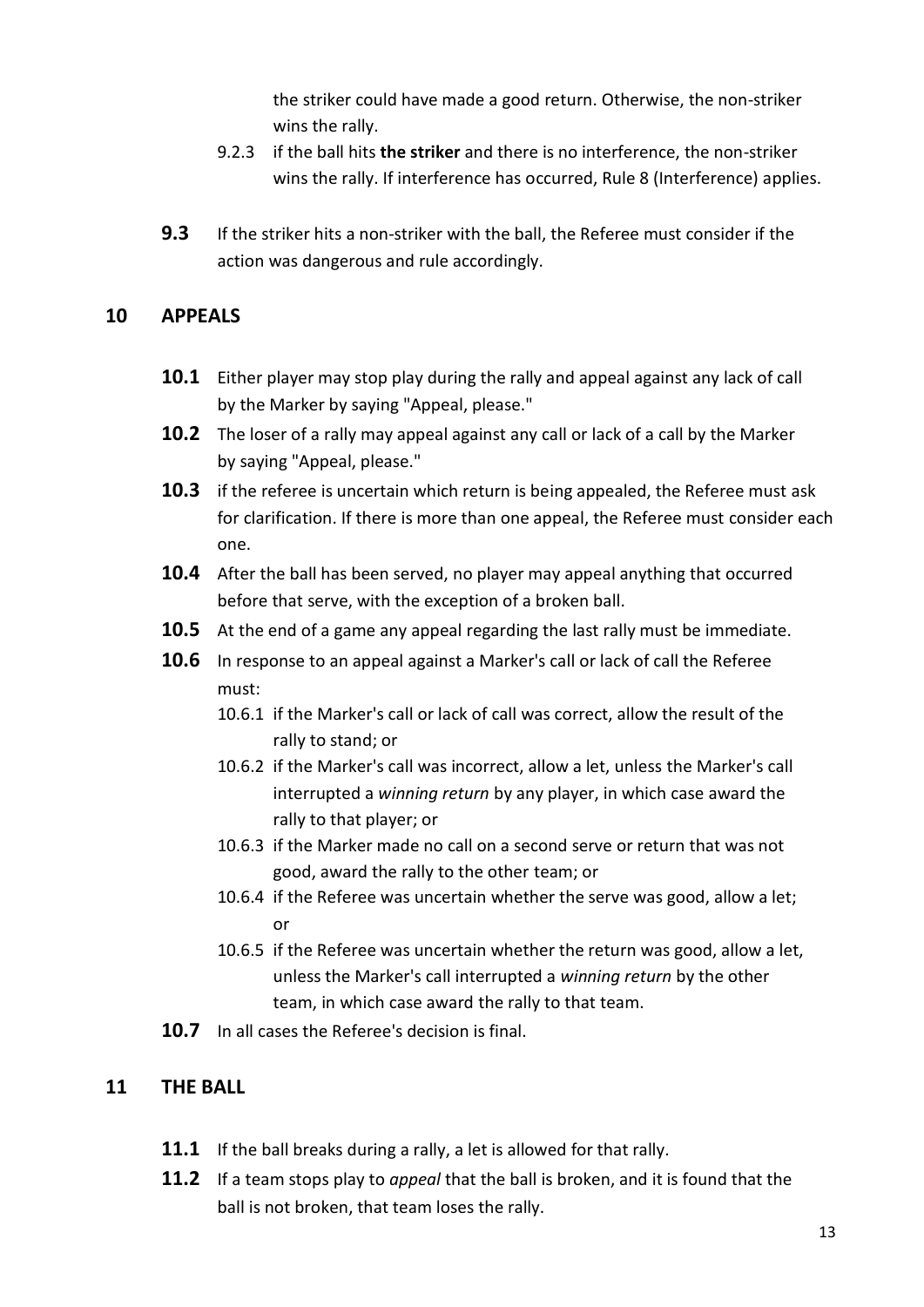- **11.3** If the receiver, before *attempting* to return serve, appeals that the ball is broken, and the ball is found to be broken, the Referee, if uncertain when it broke must allow a let for the previous rally.
- **11.4** Any player who wishes to appeal at the end of a game that the ball is broken must do so immediately and before leaving the court.
- **11.5** The ball must be changed if both teams agree or if the Referee agrees with one team's request.
- **11.6** If a ball has been replaced, or if the teams resume the match after a delay, the teams may warm up the ball. Play resumes when both teams agree or at the discretion of the Referee, whichever is sooner.
- **11.7** The ball must remain in the court at all times, unless the Referee permits its removal.
- **11.8** If the ball becomes wedged in any part of the court, a let is allowed.
- **11.9** A let may be allowed if the ball touches any article in the court.
- **11.10** No let is allowed for any unusual bounce.
- **11.11** If an otherwise good return has been made but the ball goes *out* on the first bounce a Let is allowed.

### **12 DISTRACTION**

- **12.1** Either team may request a let because of distraction, but must do so immediately.
- **12.2** If the distraction was caused by one of the players, then:
	- 12.2.1 if **accidental**, a let is allowed, unless a player's *winning return* was interrupted, in which case the rally is awarded to that player's team;
	- 12.2.2 if **deliberate**, Rule 15 (Conduct) must be applied.
- **12.3** If the distraction was not caused by one of the players, a let is allowed, unless a player's *winning return* was interrupted, in which case the rally is awarded to that player's team.
- **12.4** At some events crowd reactions during play may occur. To encourage spectator enjoyment, Rule 12.3 may be suspended, and if sudden crowd noise occurs, players will be expected to continue play and Referees will not ask spectators to be quiet. However, a player who stops play and requests a let because of a loud or isolated noise from off the court may be allowed a let for distraction.

## **13 FALLEN OBJECT**

- **13.1** A player who drops a racket may pick it up and play on, unless the ball touches the racket, or distraction occurs, or the Referee applies a Conduct Penalty.
- **13.2** A striker who drops the racket because of interference may request a let.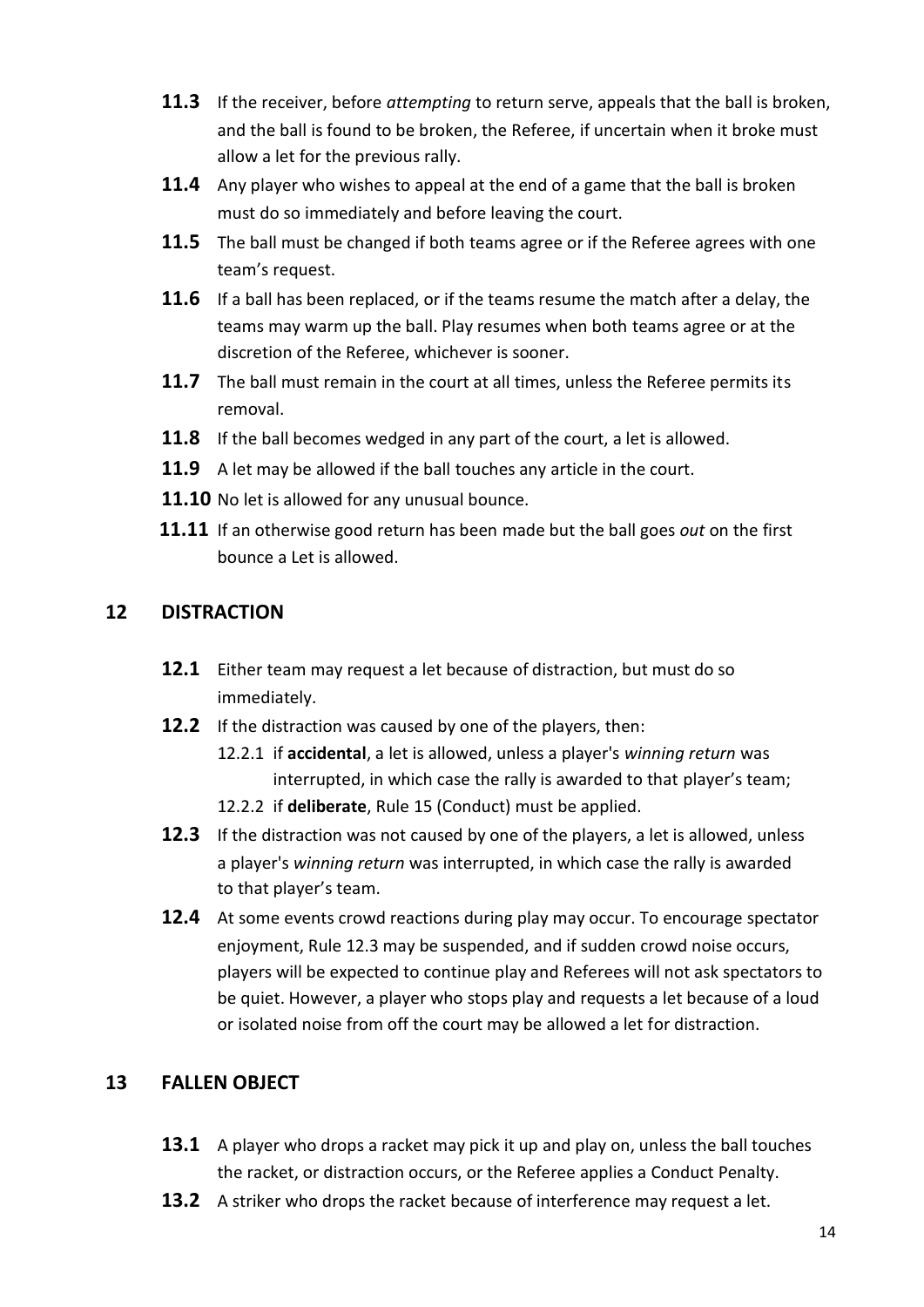- **13.3** A non-striker who drops the racket because of contact during the striker's effort to reach a ball may request a let, and Rule 12 (Distraction) applies.
- **13.4** If any object, other than a player's racket, falls to the floor during a rally, play must stop; then:
	- 13.4.1 if the object fell from a player without any contact with the opponent, the opponent's team wins the rally;
	- 13.4.2 if the object fell from a player because of contact with the opponent, a let is allowed, unless the striker has struck a winning return, or requests a let for interference, in which case Rule 8 (Interference) is applied;
	- 13.4.3 if the object falls from a source other than a player, a let is allowed, unless;
	- 13.4.4 the striker's *winning return* was interrupted, in which case the rally is awarded to the striker's team;
	- 13.4.5 if the object was not seen until the rally ended and it had no effect on the outcome of the rally, the result of the rally stands.

## **14 ILLNESS, INJURY AND BLEEDING**

## **14.1 Illness**

- 14.1.1 A player who suffers an illness that involves neither an injury nor bleeding must either continue play immediately, or concede the game in progress and take the 90-second interval between games to recover. This includes conditions such as cramp, nausea, and breathlessness, as well as asthma. Only 1 game may be conceded. The player must then resume play, or his/her team concedes the match.
- 14.1.2 If a player's vomiting or other action causes the court to become unplayable, the match is awarded to the other team.

## **14.2 Injury**

## The Referee:

- 14.2.1 if not satisfied that the injury is genuine, must advise the player to decide whether to resume play immediately, or to concede the game in progress and take the 90-second interval between games and then resume play, or concede the match. Only one game may be conceded;
- 14.2.2 if satisfied that the injury is genuine, must advise both teams of the category of the injury and of the time permitted for recovery. Recovery time is permitted only at the time the injury takes place;
- 14.2.3 if satisfied that this is a recurrence of an injury sustained earlier in the match, must advise the player to decide whether to resume play immediately or concede the game in progress and take the 90-second interval between games, or concede the match. Only one game may be conceded.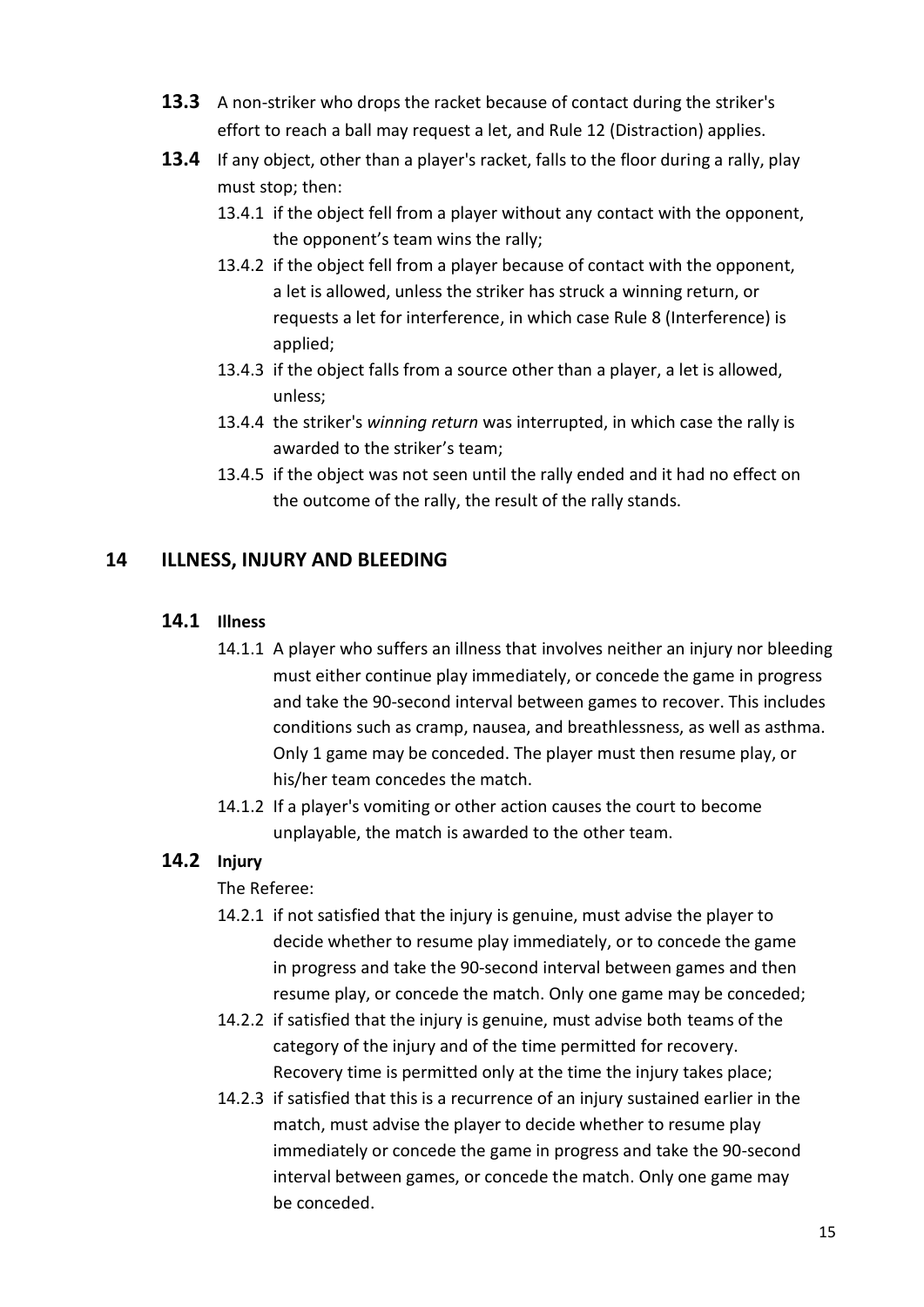**Note**: A team who concedes a game retains any points already scored.

### **14.3 Categories of injury**:

14.3.1 **Self-inflicted**: where the injury is the result of the player's own action. This includes a muscle tear or sprain, or a bruise resulting from a collision with a wall or falling over.

A player injured by contact with the partner or the partner's return or racket is considered to have suffered a self-inflicted injury. The player is permitted 3 minutes to recover and, if not then ready to resume play, must concede that game and take the 90-second interval between games for further recovery. Only 1 game may be conceded. The player must then resume play or concede the match.

14.3.2 **Contributed**: where the injury is the result of accidental action by an opponent.

The injured player is permitted 15 minutes to recover. This may be extended by a further 15 minutes at the discretion of the Referee. If the player is then unable to continue, the match is awarded to the opposing team.

The score at the conclusion of the rally in which the injury occurred, stands.

- 14.3.3 **Opponent-inflicted**: where the injury is caused solely by an opponent. 14.3.3.1 Where the injury is **accidentally** caused by an opponent, Rule 15 (Conduct) must be applied. The injured player is permitted 15 minutes to recover. If the player is then unable to resume play, the match is awarded to the injured player's team.
- 14.3.3.2 Where the injury is caused by an opponent's **deliberate or dangerous** play or action, if the injured player requires any time for recovery, the match is awarded to the injured player's team. If the injured player is able to continue without delay, Rule 15 (Conduct) must be applied.

### **14.4 Bleeding**

- 14.4.1 Whenever bleeding occurs, play must stop and the player must leave the court and attend to the bleeding promptly. Reasonable time for treatment is allowed. Play may resume only after the bleeding has stopped and, where possible, the wound has been covered.
- 14.4.2 If the bleeding was **accidentally caused** by an opponent, then Rule 15 (Conduct) must be applied.
- 14.4.3 If the bleeding is the result of an opponent's **deliberate or dangerous** play or action, the match is awarded to the injured player's team.
- 14.4.4 A player who is unable to stop the bleeding within the time permitted must either concede 1 game and take the 90-second interval and then continue play, or concede the match.
- 14.4.5 If blood is again visible during play, no further recovery time is permitted, and the player must concede the game in progress and use the 90-second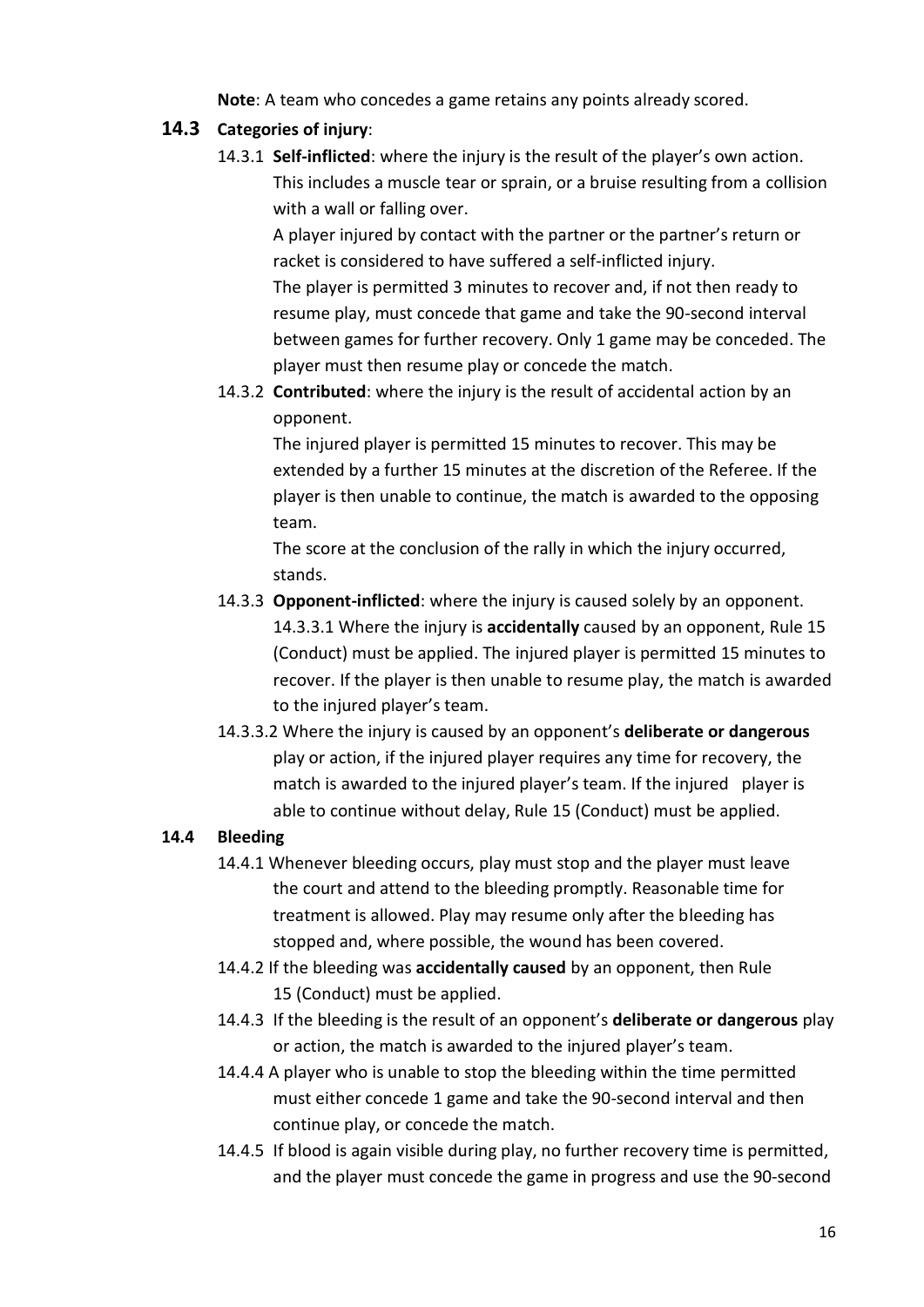interval between games for further treatment. If the bleeding has not then stopped, the player must concede the match.

- 14.4.6 The court must be cleaned and bloodstained clothing replaced.
- **14.5** An injured player may resume play before the end of any permitted recovery period. Both teams must be given reasonable time to prepare to resume play.
- **14.6** It is always the injured player's decision whether or not to resume play.

#### **15 CONDUCT**

- **15.1** Players must comply with any tournament regulations additional to these Rules.
- **15.2** Players may not place any object within the court.
- **15.3** Players may not leave the court during a game without the permission of the Referee.
- **15.4** Players may not request a change of any Official.
- **15.5** Players must not behave in a manner that is unfair, dangerous, abusive, offensive, or in any way detrimental to the sport.
- **15.6** If a player's conduct is unacceptable, the Referee must penalise the player, stopping play if necessary.

Unacceptable behaviour includes, but is not limited to:

- 15.6.1 audible or visible obscenity;
- 15.6.2 verbal, physical or any other form of abuse;
- 15.6.3 unnecessary physical contact, which includes pushing off an opponent;
- 15.6.4 dangerous play, including an excessive racket swing;
- 15.6.5 dissent to an Official;
- 15.6.6 abuse of equipment or court;
- 15.6.7 unfair warm-up;
- 15.6.8 delaying play, including being late back on court;
- 15.6.9 deliberate distraction;
- 15.6.10 receiving coaching during play.
- **15.7** A player guilty of an offence may be given a Conduct Warning or penalised with a Conduct Stroke, a Conduct Game, or a Conduct Match, depending on the severity of the offence.
- **15.8** The Referee may impose more than one warning, stroke or game to a player for a subsequent similar offence, providing any such penalty may not be less severe than the previous penalty for the same offence.
- **15.9** A warning or a penalty may be imposed by the Referee at any time, including during the warm-up and following the conclusion of the match.
- **15.10** If the Referee:
	- 15.10.1 stops play to issue a Conduct Warning, a let is allowed;
	- 15.10.2 stops play to award a Conduct Stroke, that Conduct Stroke becomes the result of the rally;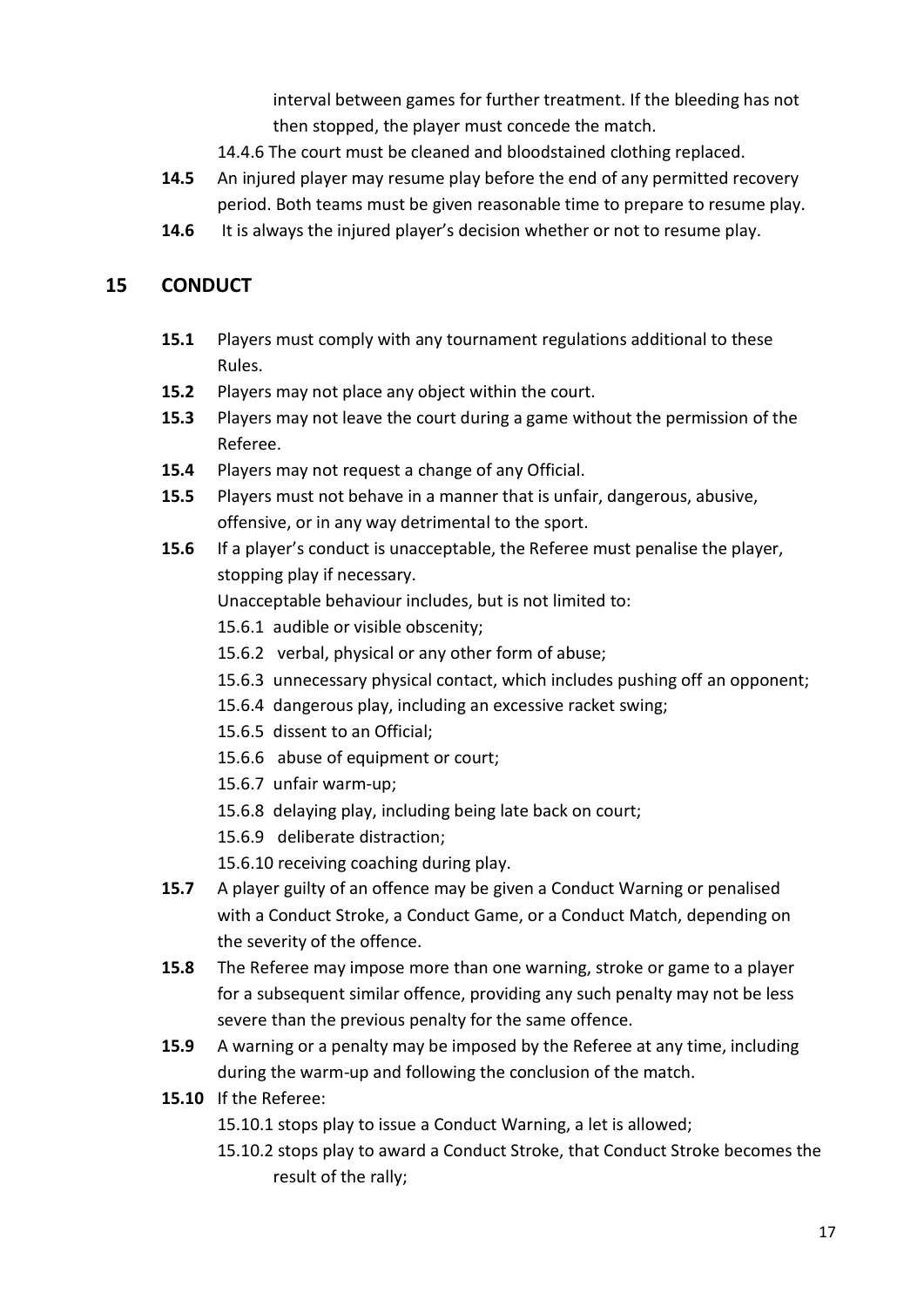- 15.10.3 awards a Conduct Stroke after a rally has finished, the result of the rally stands, and the Conduct Stroke is added to the score;
- 15.10.4 awards a Conduct Game, that game is the one in progress or the next one if a game is not in progress. In the latter case an additional interval of 90 seconds does not apply;
- 15.10.5 awards a Conduct Game or a Conduct Match, the offending team retains all points or games already won;
- **15.11** When a Conduct Penalty has been imposed, the Referee must complete any required documentation.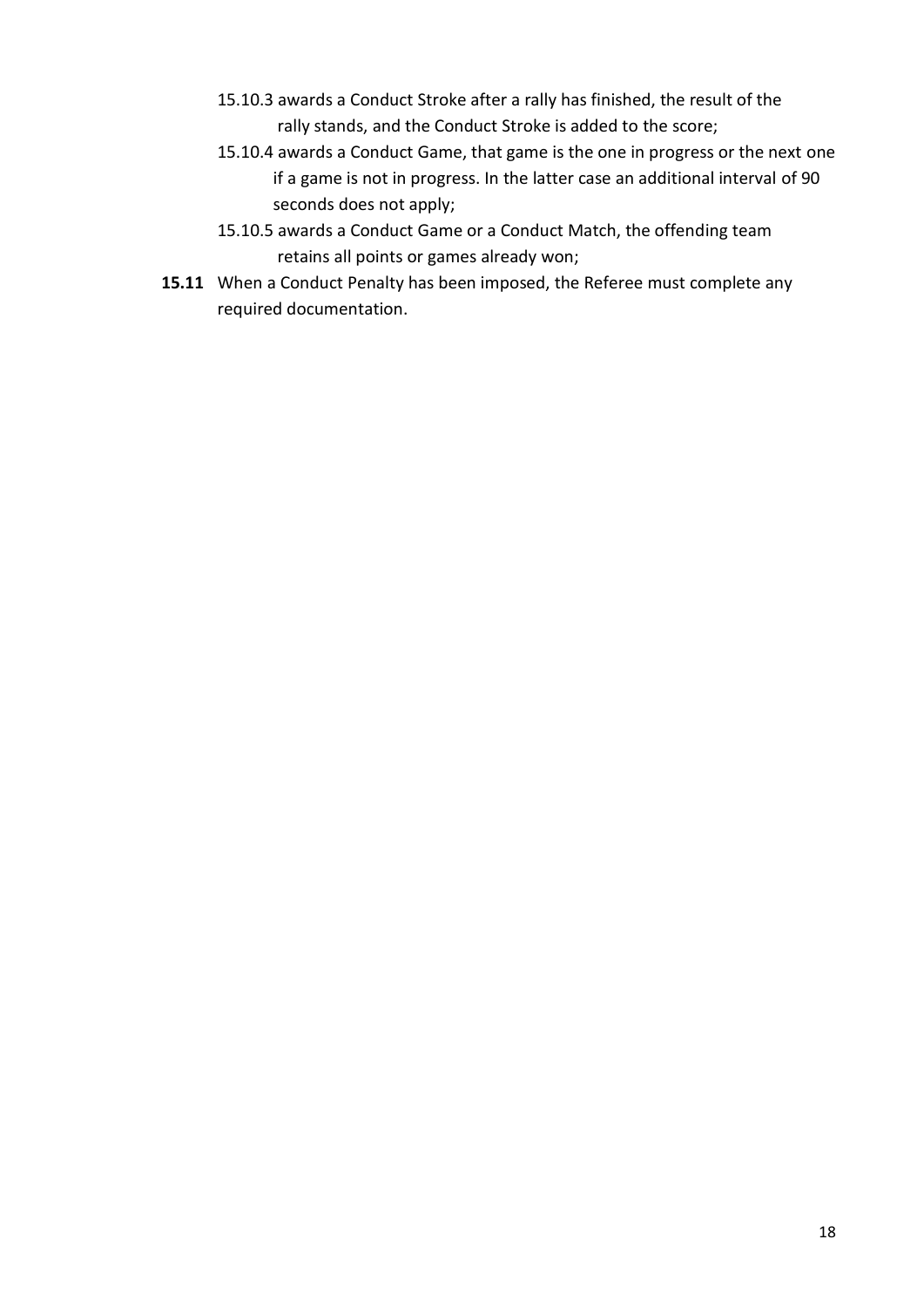# **APPENDIX 1 - DEFINITIONS**

| <b>APPEAL</b>           | A player's request to the Referee to review a Marker's call or lack of a<br>call, or to appeal that the ball is broken. |
|-------------------------|-------------------------------------------------------------------------------------------------------------------------|
| <b>ATTEMPT</b>          | Any forward movement of the racket towards the ball. A fake swing is                                                    |
|                         | also an attempt, but racket preparation with only a backswing and no                                                    |
|                         |                                                                                                                         |
|                         | forward movement towards the ball is not an attempt.                                                                    |
| <b>BOX, SERVICE-BOX</b> | A square area on each side of the court bounded by the short-line, a<br>side wall and by 2 other lines.                 |
| <b>CORRECTLY STRUCK</b> | When the ball is struck with the racket, held in the hand, not more than                                                |
|                         | once, and without prolonged contact on the racket.                                                                      |
| <b>DOWN</b>             | A return that hits the tin or the floor before reaching the front wall, or                                              |
|                         | hits the front wall and then the tin.                                                                                   |
| <b>FAIR VIEW</b>        | Enough time to view the ball and prepare to strike it as it returns from                                                |
|                         | the front wall.                                                                                                         |
| <b>FAULT</b>            | A serve that is not good.                                                                                               |
| <b>FURTHER ATTEMPT</b>  | A subsequent attempt by the striker to serve or return a ball that is                                                   |
|                         | still in play, after having already made one or more attempts.                                                          |
| <b>GAME</b>             | A part of a match. A team must win 3 games to win a best of 5-                                                          |
|                         | game match and 2 games to win a best of 3-game match.                                                                   |
| <b>GOOD RETURN</b>      | A return that is struck correctly and that travels to the front wall either                                             |
|                         | directly or after hitting another wall or walls without going out, and                                                  |
|                         | that hits the front wall above the tin and below the out-line.                                                          |
| <b>HAND OUT</b>         | A change of server.                                                                                                     |
| LET                     | The result of a rally that neither team wins. The server serves again.                                                  |
| <b>MATCH</b>            | The complete contest, including the warm-up.                                                                            |
| <b>NOT UP</b>           | A return that:                                                                                                          |
|                         | a player does not strike correctly; or                                                                                  |
|                         | bounces more than once on the floor before being struck; or                                                             |
|                         | touches the striker or the striker's clothing.                                                                          |
| <b>OUT</b>              | A return that:                                                                                                          |
|                         | hits the wall on or above the out-line; or                                                                              |
|                         | hits any fixture above the out-line; or                                                                                 |
|                         | hits the top edge of any wall of the court; or                                                                          |
|                         | passes over a wall and out of the court; or                                                                             |
|                         | passes through any fixture.                                                                                             |
| <b>QUARTER-COURT</b>    | One of two equal parts of the court bounded by the short-line, a side                                                   |
|                         | wall, the back wall and the half-court line.                                                                            |
| <b>RALLY</b>            | A good serve followed by one or more alternate returns until one                                                        |
|                         | player fails to make a good return.                                                                                     |
| SERVICE-BOX             | See BOX, SERVICE-BOX.                                                                                                   |
| <b>STRIKER</b>          | A player is the striker from the moment the opponent's return rebounds                                                  |
|                         | from the front wall until the player's return hits the front wall.                                                      |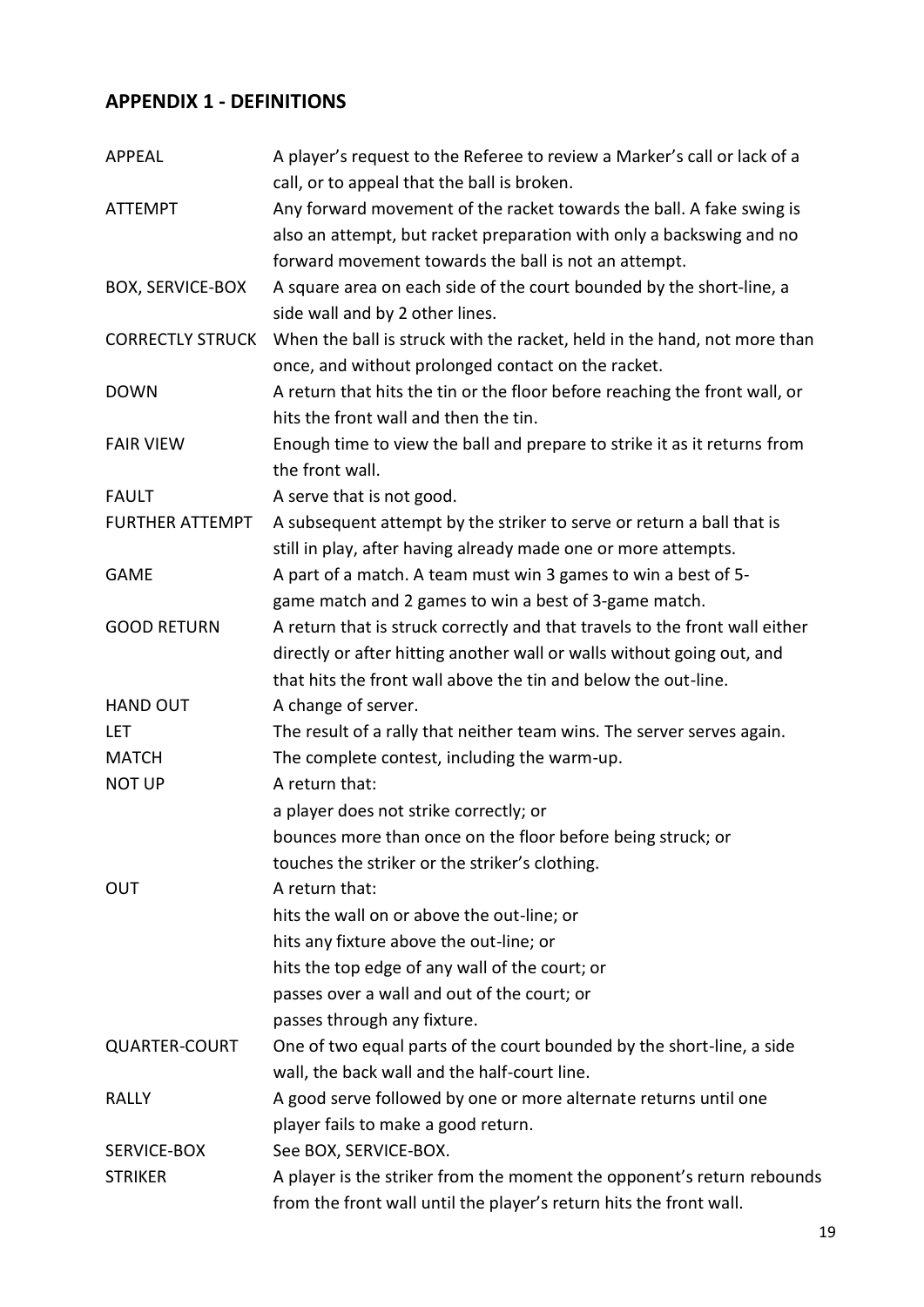| <b>TIN</b>            | The area of the front wall covering the full width of the court and        |
|-----------------------|----------------------------------------------------------------------------|
|                       | extending from the floor up to and including the lowest horizontal line.   |
| <b>TURNING</b>        | The action of the striker who strikes, or is in a position to strike, the  |
|                       | ball to the right of the body after the ball has passed behind it to the   |
|                       | left or vice versa, whether the striker physically turns or not.           |
|                       | Note: Shaping (preparing) to play the ball on one side and then            |
|                       | bringing the racket across the body to strike the ball on the other side   |
|                       | is neither turning nor making a further attempt.                           |
| UNDERARM ACTION       | The act of striking the ball when serving the arm cannot be elevated       |
|                       | above the horizontal position from the body. If this occurs then the       |
|                       | result of the serve is a "Fault".                                          |
| <b>WINNING RETURN</b> | A good return that an opponent could not reach.                            |
| WRONG-FOOTED          | The situation when a player, anticipating the path of the ball, moves      |
|                       | in one direction, while the striker strikes the ball in another direction. |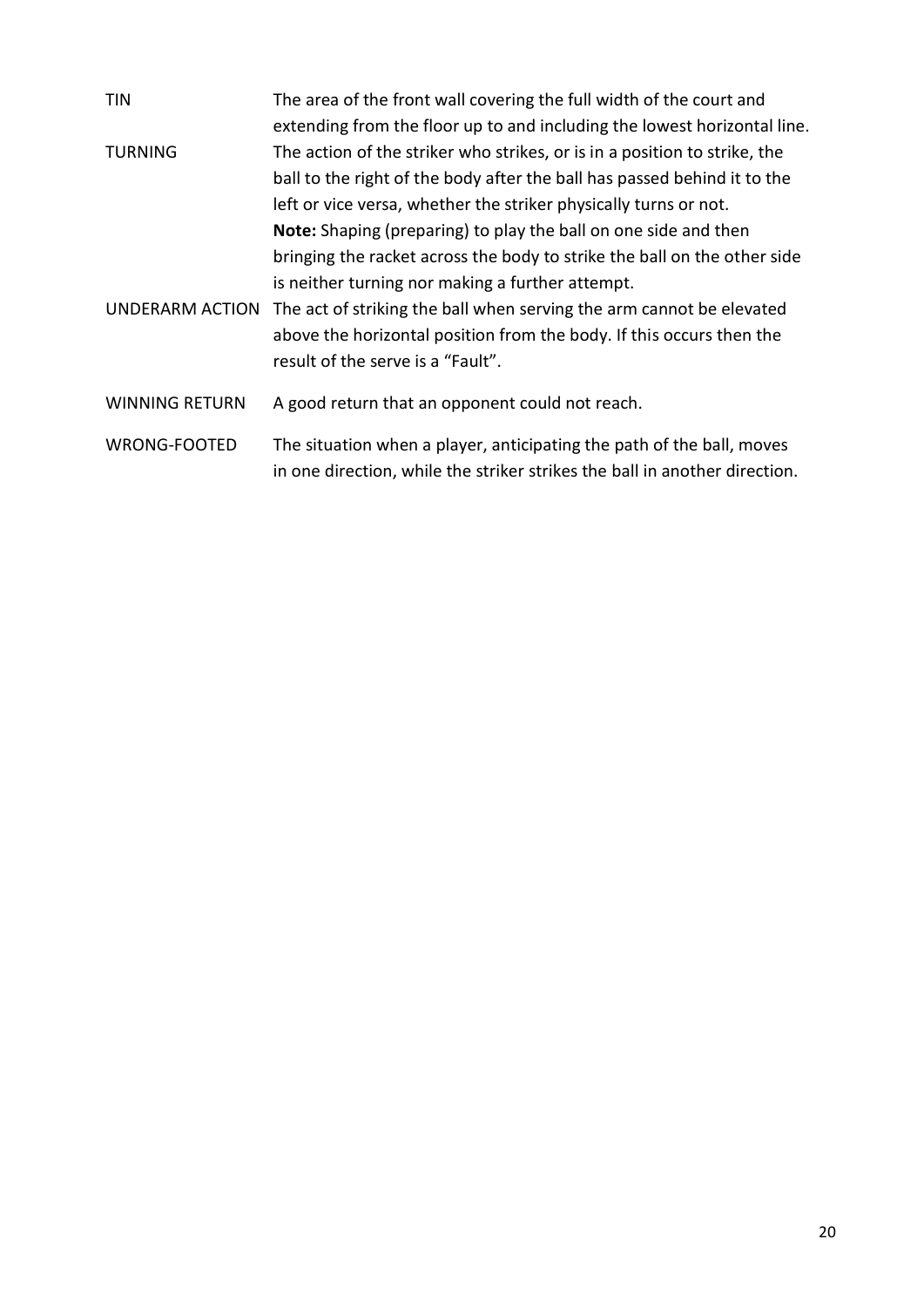## **APPENDIX 2 - OFFICIALS' CALLS**

#### **2.1 MARKER**

| <b>DOWN</b>             | To indicate that a player's return hit the tin, or the floor before      |
|-------------------------|--------------------------------------------------------------------------|
|                         | reaching the front wall, or hit the front wall and then the tin.         |
| <b>FAULT</b>            | To indicate that a serve was not good.                                   |
| <b>HAND OUT</b>         | To indicate a change of server.                                          |
| <b>NOT UP</b>           | To indicate that a return:                                               |
|                         | was not struck correctly; or                                             |
|                         | bounced more than once on the floor before being struck; or              |
|                         | touched the striker or the striker's clothing.                           |
| OUT                     | To indicate that a return:                                               |
|                         | hit the wall on or above the out-line; or                                |
|                         | hit any fixture above the out-line; or                                   |
|                         | hit the top edge of any wall of the court or                             |
|                         | passed over a wall and out of the court;                                 |
|                         | or passed through any fixture.                                           |
| 20-ALL:                 | FIRST TEAM TO REACH 22 POINTS WINS THE GAME                              |
| <b>GAME BALL</b>        | To indicate that a team requires one point to win the game.              |
| <b>MATCH BALL</b>       | To indicate that a team requires one point to win the match.             |
| YES, LET/LET            | To repeat the Referee's decision that a rally is to be replayed.         |
| <b>STROKE TO (TEAM)</b> | To repeat the Referee's decision to award a stroke to a team.            |
| <b>NO LET</b>           | To repeat the Referee's decision that a request for a let is disallowed. |

#### **Examples of Marker's Calls**

- 1. Match introduction: "Smith to serve, Jones to receive, best of 3 games, love-all."
- 2. Order of calls:
	- i) Anything affecting the score (e.g. Stroke to Brown/Smith). ii) The score with the server's score always called first. iii) Comments on the score (e.g. Game ball).

### 3. Calling the score:

"Not up. Hand-out, 4–3." "Yes let, 3–4." "Stroke to Jones/White, 20-19, Game Ball." "Fault, hand-out, 8–3." "Not up, 20-all: first team to reach 22." "20-16, Match Ball." "20-15, Match Ball."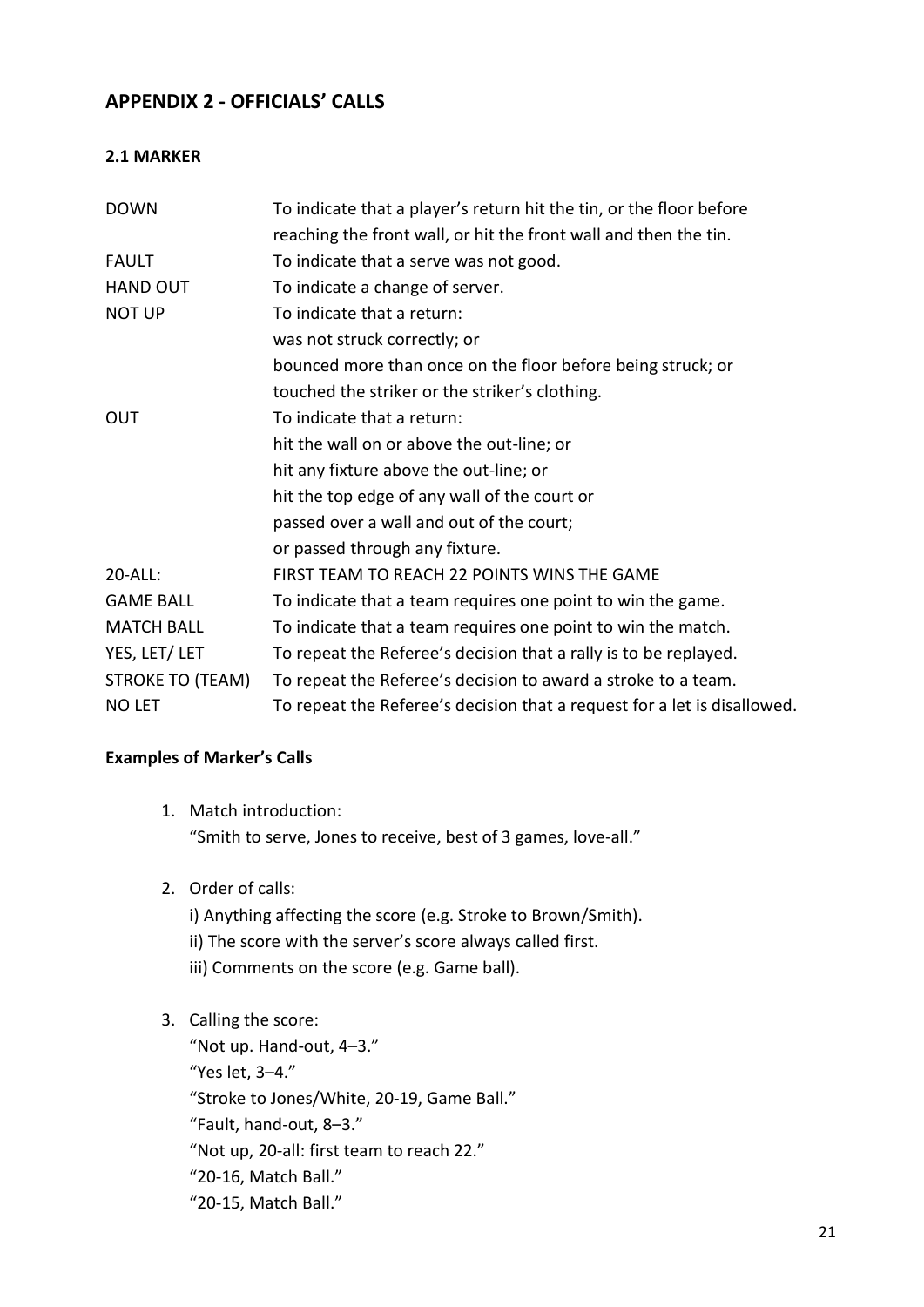4. End of a game:

"21-19, game to Brown/Smith. Brown/Smith leads 1 game to love." "21-14, game to Jones/White. One game all." "21 – 8, match to Jones/White, 2 games to 1, 19-21, 21-14, 21-8."

5. Start of successive games: "Brown/Smith leads 1 game to love. Love-all." "1 game all. Jones/White to serve, love-all."

#### **2.2 REFEREE**

| <b>FIFTEEN SECONDS</b> | To advise that 15 seconds of a permitted interval remain.                       |
|------------------------|---------------------------------------------------------------------------------|
| <b>HALF-TIME</b>       | To advise that 2 % minutes of the warm-up period have passed.                   |
| LET / PLAY A LET       | To advise that a rally is to be replayed in circumstances where the<br>wording: |
|                        | "Yes, Let" is not appropriate (e.g. when neither team has requested a let).     |
| <b>NO LET</b>          | To disallow a let.                                                              |
| STROKE TO (team)       | To advise that a stroke is being awarded.                                       |
| <b>TIME</b>            | To indicate that a permitted interval has elapsed.                              |
| YES, LET               | To allow a let.                                                                 |
|                        | CONDUCT WARNING To advise that a Conduct Warning is being issued, e.g.:         |
|                        | "Conduct Warning Smith for delaying play."                                      |
| <b>CONDUCT STROKE</b>  | To advise that a Conduct Stroke is being awarded, e.g.:                         |
|                        | "Conduct Smith, Stroke to (other team) for delay of game."                      |
| <b>CONDUCT GAME</b>    | To advise that a Conduct Game is being awarded, e.g.:                           |
|                        | "Conduct Jones, Game to (other team) for abuse of opponent."                    |
| <b>CONDUCT MATCH</b>   | To advise that a Conduct Match is being awarded, e.g:                           |
|                        | "Conduct Jones, Match to (other team) for dissent to Referee."                  |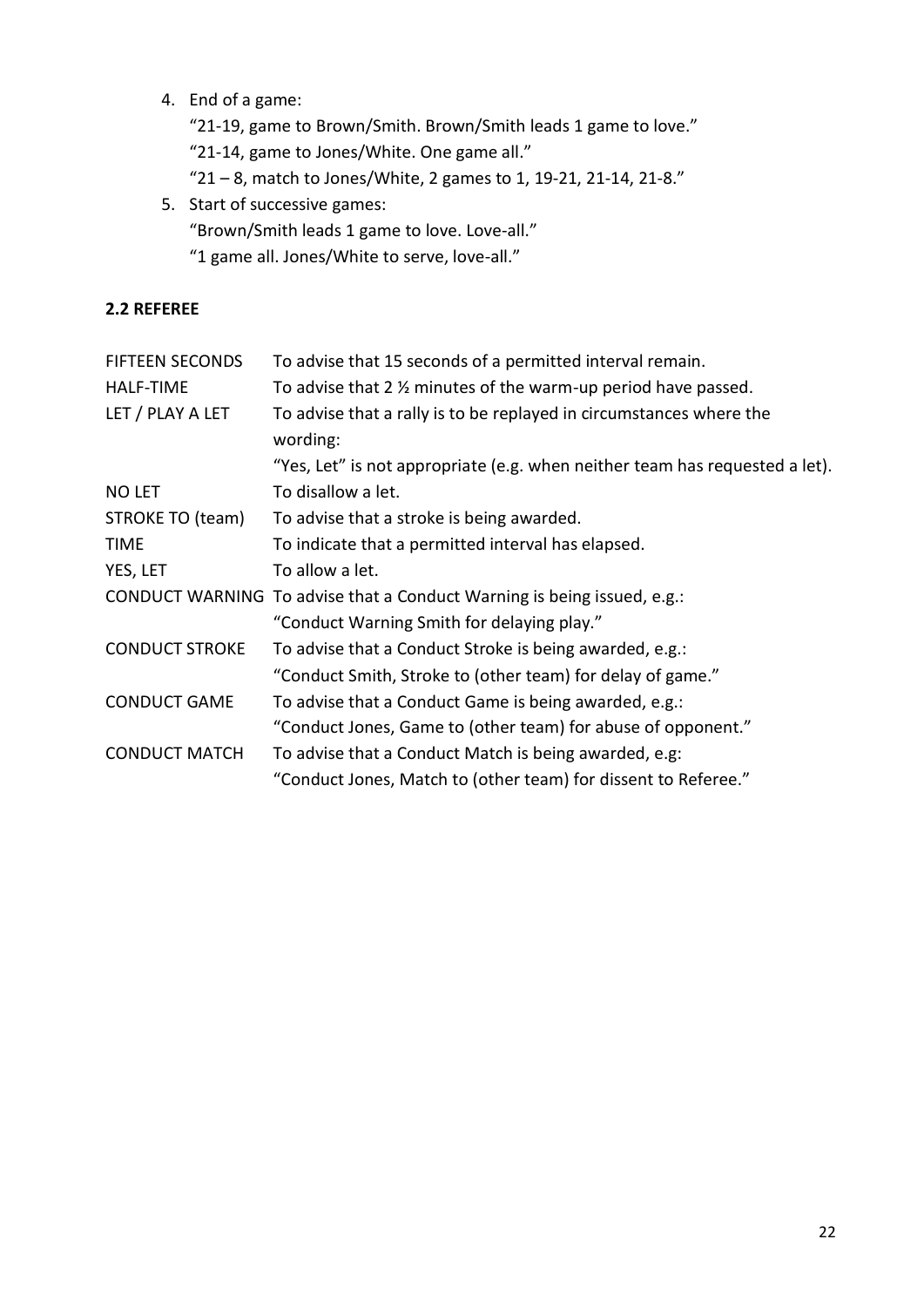# **APPENDIX 3 - PROTECTIVE EYEWEAR**

Current National Standards for Racket Sport Eye Protection are published by the Canadian Standards Association, the United States ASTM, Standards Australia/New Zealand and British Standards Institution. It is the responsibility of the player to ensure that the quality of the product worn is appropriate for the purpose.

Protective eyewear, meeting any of the above standards (or equivalent), is mandatory for all Juniors, nineteen years or younger, when on court at any time.

The Australian Racquetball Association also strongly recommends the wearing of protective eyewear manufactured to an appropriate National Standard, properly over the eyes at all times during play including the warm-up, whether social, league or tournament, by all players over nineteen years for Doubles Racquetball.

A list of WSF-certified protective eyewear may be found at: http://www.worldsquash.org/ (See: "Courts and Equipment".)

### **APPENDIX 4 - TECHNICAL SPECIFICATIONS**

#### **APPENDIX 4.1**

#### **DESCRIPTION AND DIMENSIONS OF A SINGLES COURT**

#### **DESCRIPTION**

A racquetball court is a rectangular area bounded by 4 walls: the front wall, 2 side walls and the back wall. It has a level floor and a clear height above the court area.

#### **DIMENSIONS**

| Length of court between playing surfaces                       | 9750 mm  |
|----------------------------------------------------------------|----------|
| Width of court between playing surfaces                        | 6400 mm  |
| Diagonal                                                       | 11665 mm |
| Height above floor to lower edge of front-wall line            | 4570 mm  |
| Height above floor to lower edge of back-wall line             | 2130 mm  |
| Height above floor to lower edge of service-line on front wall | 1780 mm  |
| Height above floor to upper edge of tin                        | 480 mm   |
| Distance to nearest edge of short-line from back wall          | 4260 mm  |
| Internal dimensions of service-boxes                           | 1600 mm  |
| Width of all lines                                             | 50 mm    |
| Minimum clear height above the floor of the court              | 5640 mm  |
|                                                                |          |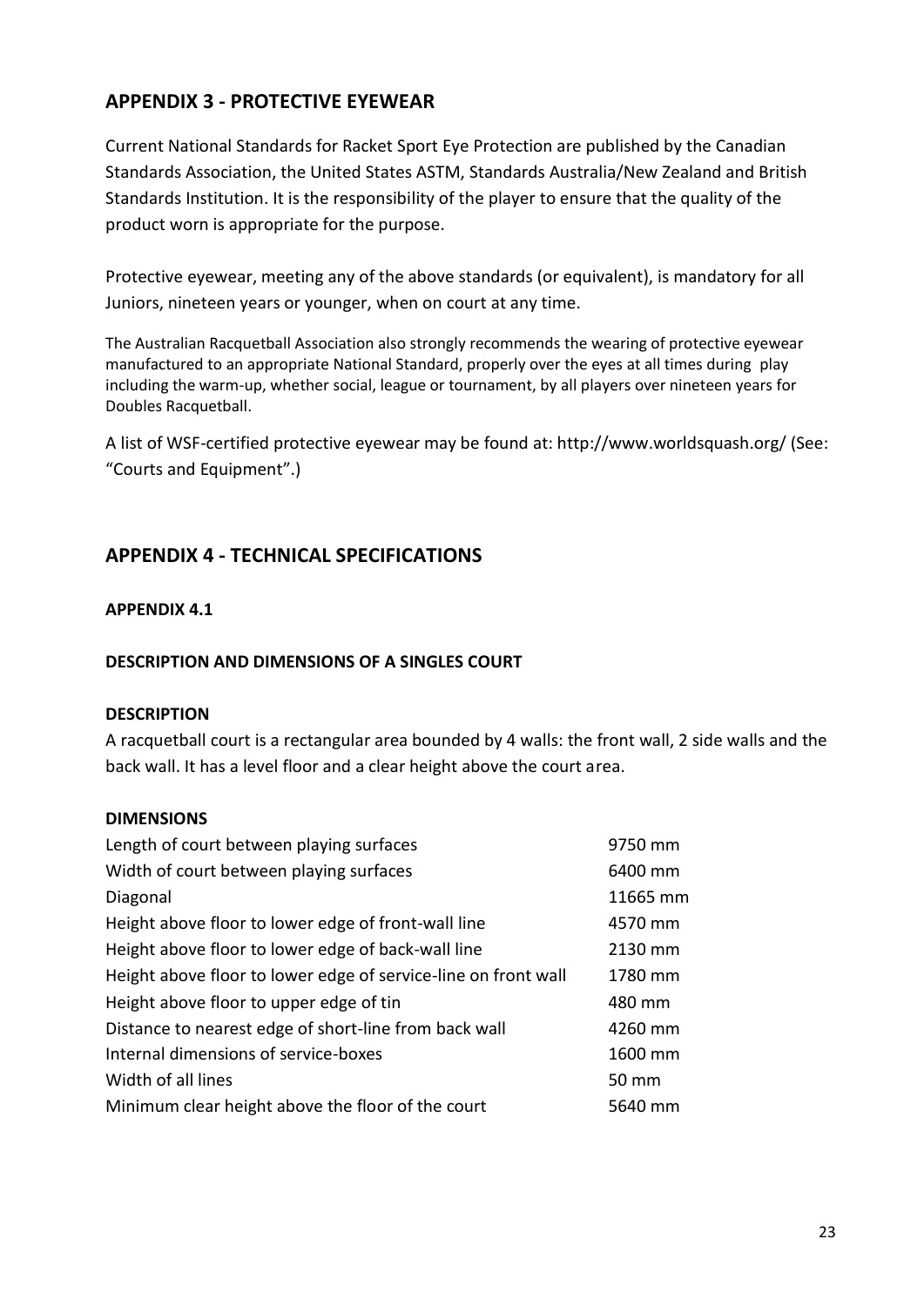#### **NOTES**

- 1. The side-wall lines connect the front-wall line and the back-wall line.
- 2. The service-box is a square formed by the short-line, one side wall and two other lines marked on the floor.
- 3. The length, width and diagonal of the court are measured at a height of 1000 mm above the floor.
- 4. It is recommended that the front-wall line, side-wall lines, back- wall line and the top 50mm of the tin be shaped so as to deflect any ball that strikes them.
- 5. The tin must not project from the front wall by more than 45 mm.
- 6. It is recommended that the door to the court be in the centre of the back wall.
- 7. The general configuration of a squash court, its dimensions and its markings are illustrated on the diagram at Appendix 4.2.

#### **CONSTRUCTION**

A racquetball court may be constructed from various materials providing they have suitable ball rebound characteristics and are safe for play; however, the World Squash Federation (WSF) publishes a Squash Court Specification which contains recommended standards. A National or Regional Governing Body may require that the WSF standards must be met for competitive play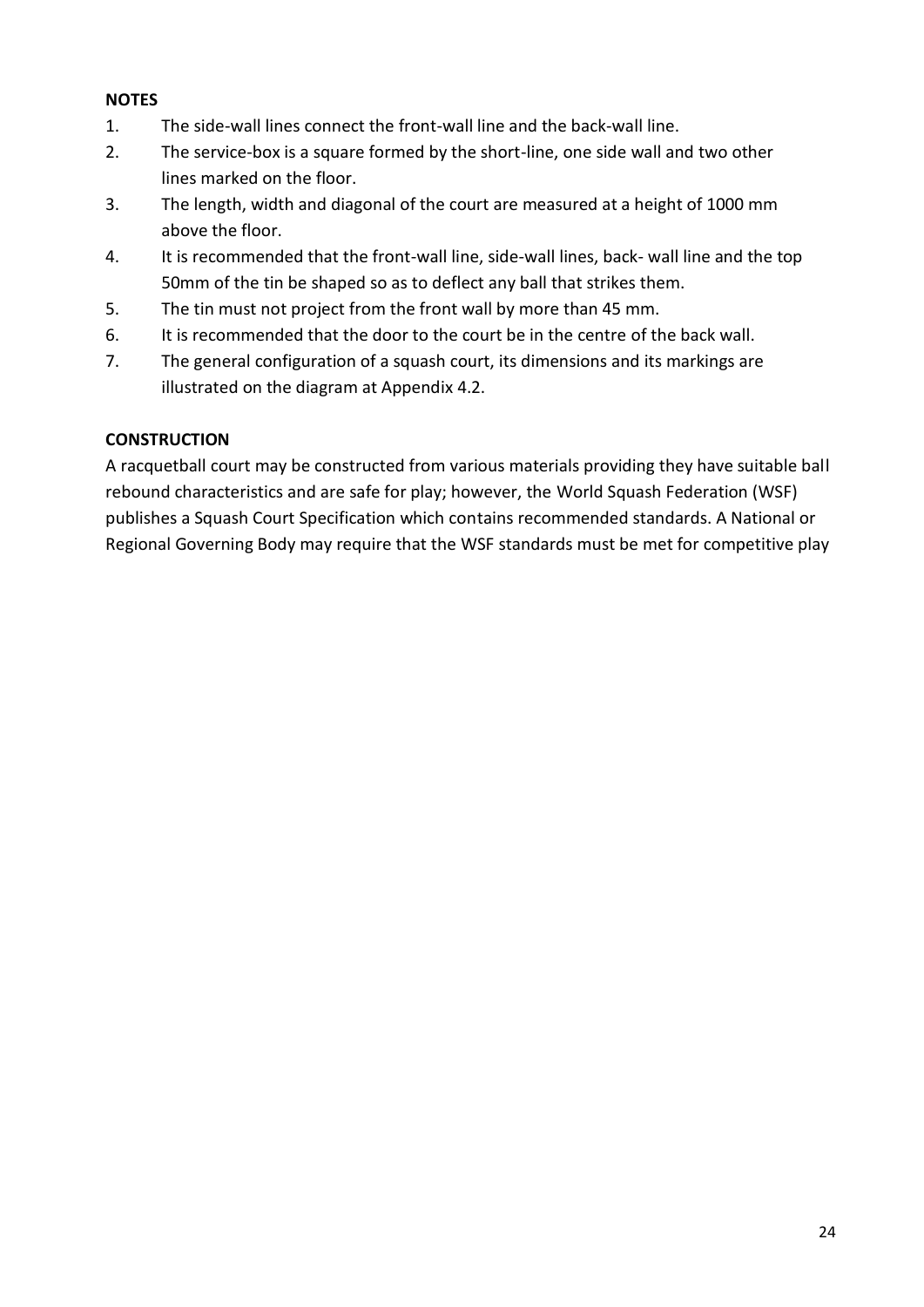### **APPENDIX 4.2 GENERAL CONFIGURATION OF THE INTERNATIONAL SINGLES COURT**



#### **THE RACQUET**

- **a)** The Racquet, including the bumper guard and all solid parts of the handle and frame must not exceed 55.8cm (22 inches) in length and 29.2cm (11.5 inches) in width.
- **b)** The Racquet shall include a wrist strap that must be secured around the player's wrist, so as to prevent the Racquet escaping the player's control while striking the ball. The racquet must remain in contact with the hand the racquet is secured to at all times when striking the ball.

The maximum length of the wrist cord is 45.72cm (18inches) as measured from one end of the cord to the other end. When stretched to its maximum, the wrist cord cannot be longer than 60.96cm (24 inches).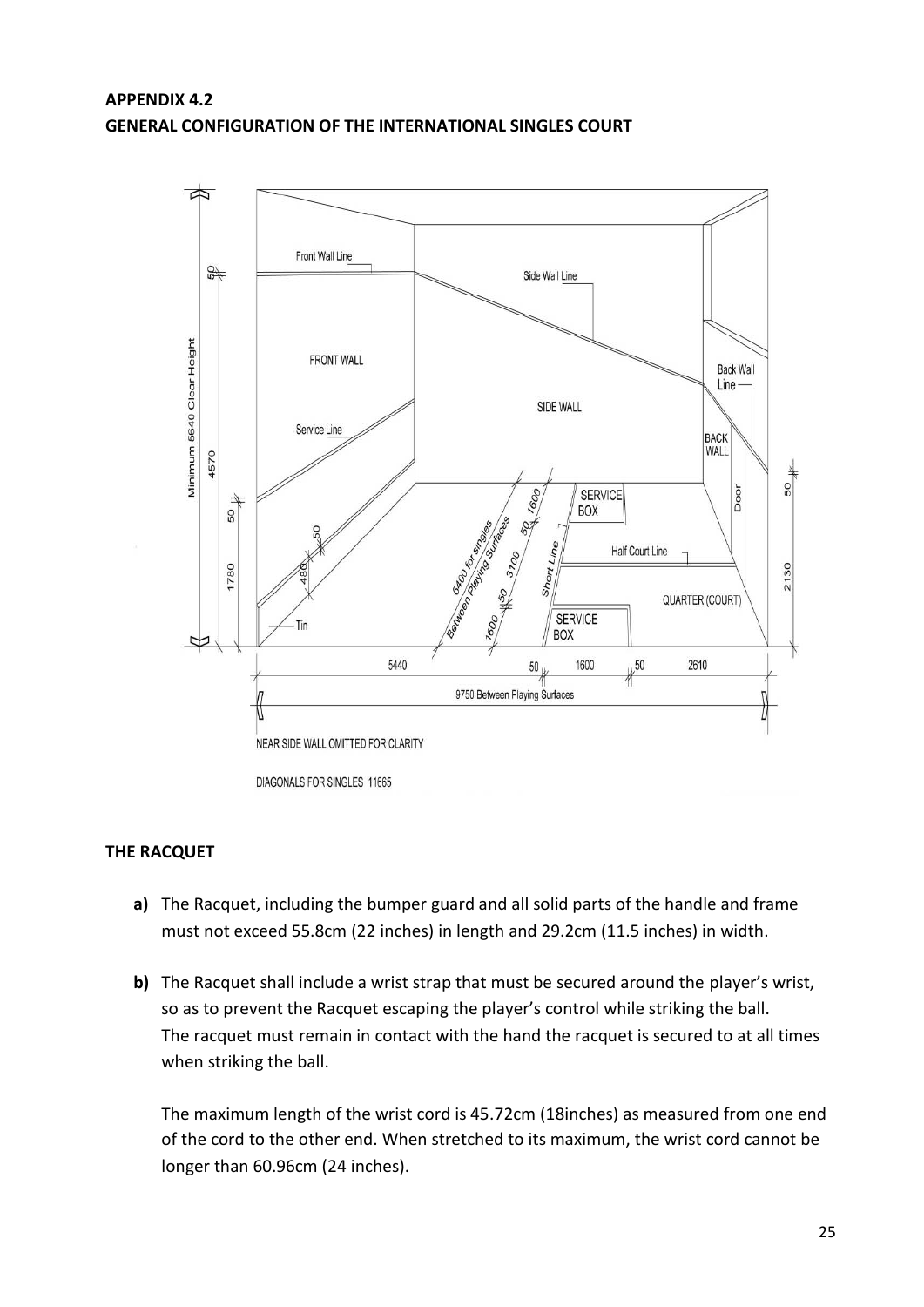The only exception to this rule will be when a player submits a medical certificate to the Australian Racquetball Association advising of a medical condition which precludes them from wearing a wrist strap, which is subsequently approved by the Australian Racquetball Association.

**c)** The Racquet frame may be made of any material, as long as it conforms to the above specifications.

#### **CONSTRUCTION**

- a) The head of the racket is defined as that part of the racket containing or surrounding the strung area.
- b) Strings and string ends must be recessed within the racket head or, in cases where such recessing is impractical because of racket material, or design, must be protected by a securely attached bumper strip.
- c) The bumper strip must be made of a flexible material which cannot crease into sharp edges following abrasive contact with the floor or walls.
- d) The bumper strip shall be of a white, colourless or unpigmented material. Where for cosmetic reasons a manufacturer chooses to use a coloured bumper strip, then the manufacturer shall demonstrate that this does not leave a coloured deposit on the walls or floor of the court after contact.
- e) The frame of the racket shall be of a colour and/or material which will not mark the walls or floor following an impact in normal play.
- f) Strings shall be gut, nylon or a substitute material, provided metal is not used.
- g) Only two layers of strings shall be allowed and these shall be alternately interlaced or bonded where they cross and the string pattern shall be generally uniform and form a single plane over the racket head.
- h) Any grommets, string spacers or other devices attached to any part of the racket shall be used solely to limit or prevent wear and tear or vibration and be reasonable in size and placement for such purpose. They shall not be attached to any part of the strings within the hitting area (defined as the area formed by overlapping strings).
- i) There shall be no unstrung areas within the racket construction such that will allow the passage of a sphere greater than 50mm in diameter.
- j) The total racket construction including the head shall be symmetrical about the centre of the racket in a line drawn vertically through the head and shaft and when viewed face on.
- k) All changes to the racket specification will be subject to a notice period of two years before coming into force.

The Australian Racquetball Association shall rule on the question of whether any racket or prototype complies with the above specifications, or is otherwise approved or not approved for play and will issue guidelines to assist in the interpretation of the above.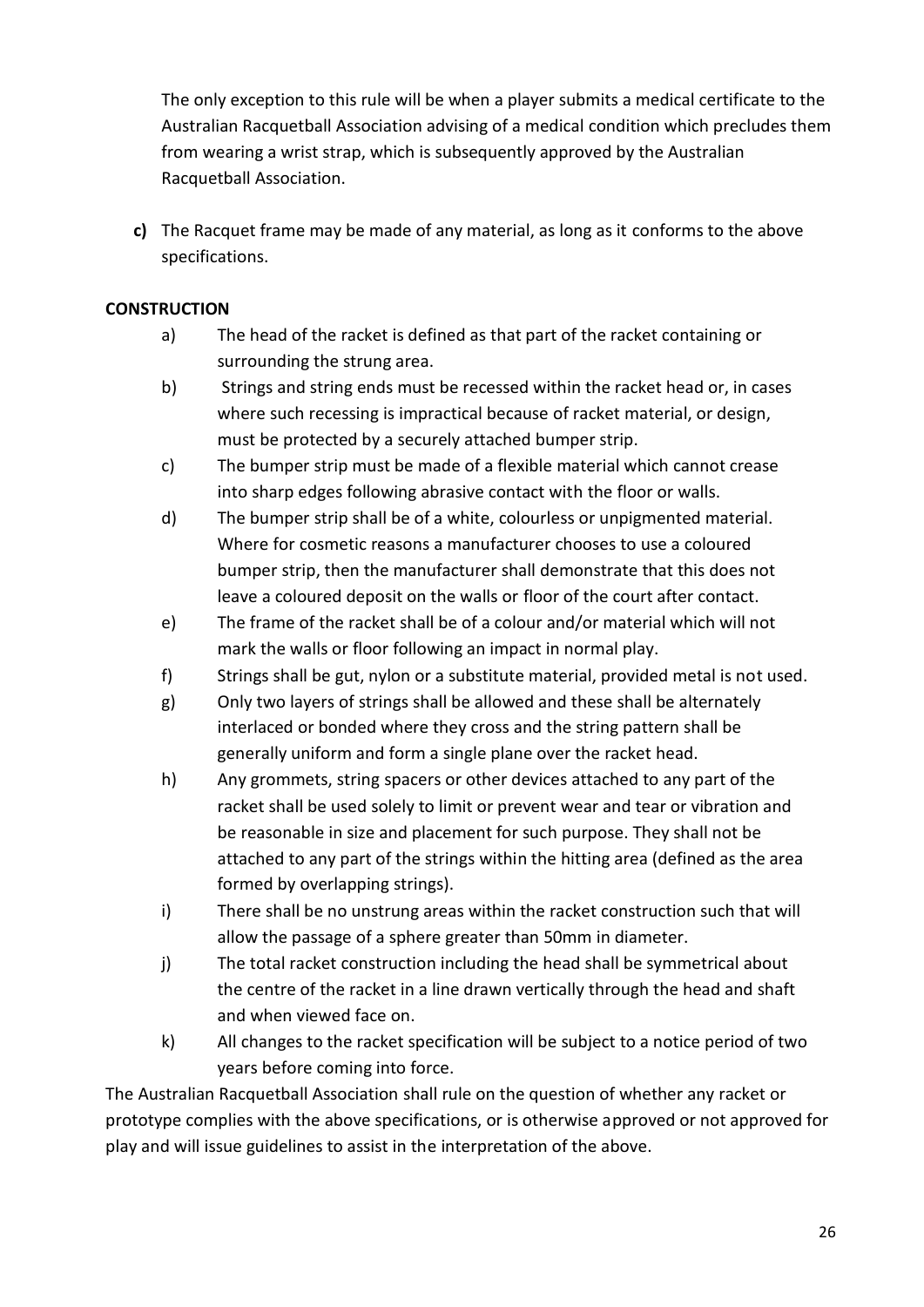#### **THE BALL**

The specifications for the standard Australian Racquetball ball are:

- **a)** It shall be a blue rubber ball.
- **b)** It shall be 57 mm (2.25") in diameter and weigh 43.3 45.7gms.
- **c)** Its rebound is to be 56% 61%.
- **d)** Its "deflection" is to be 28 31 mm where "deflection" represents a measure conducted to ascertain compression on impact